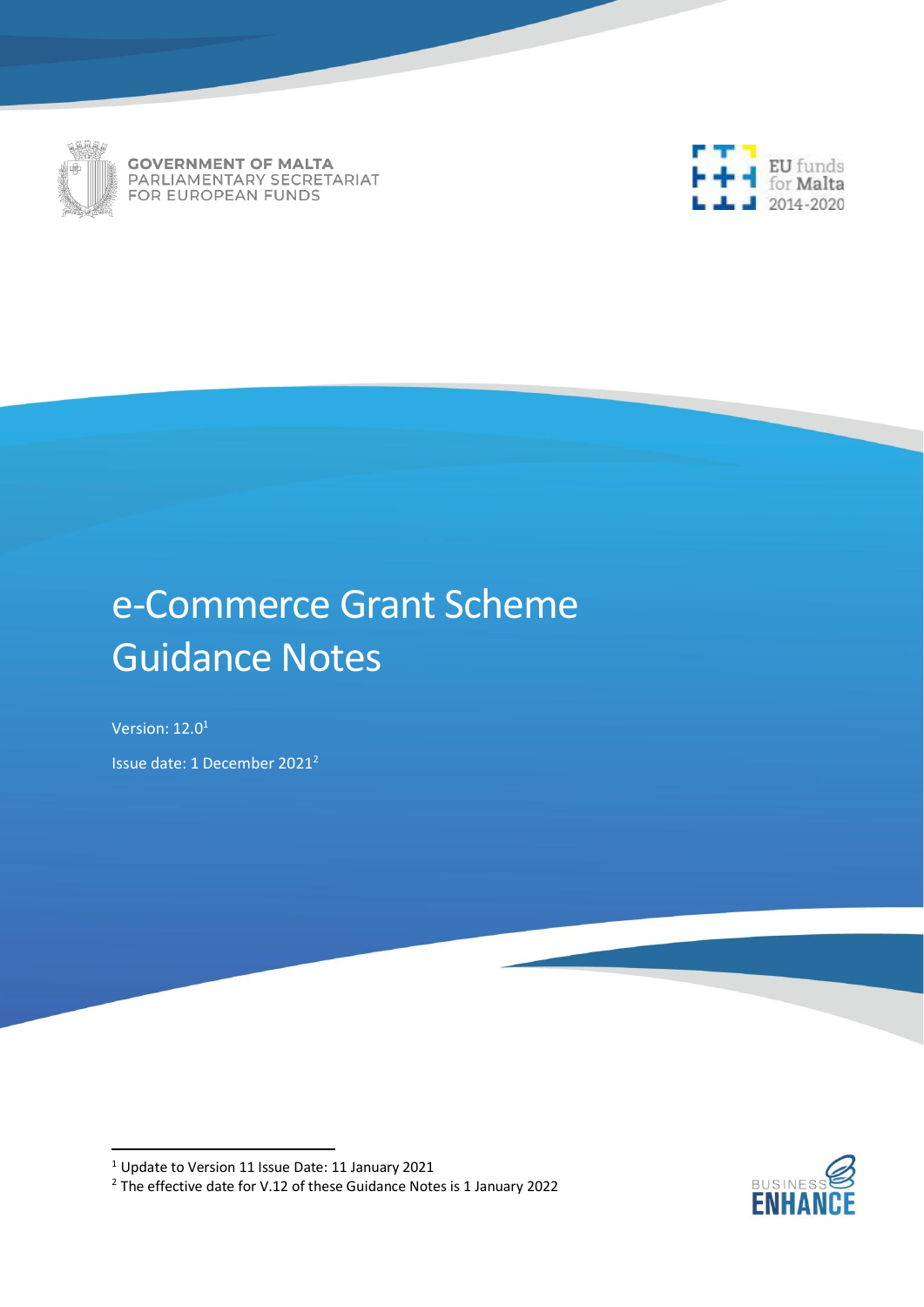## **Definitions**

**Aid Intensity** means the gross aid amount expressed as a percentage of the eligible costs, before any deducted tax or other charge.

**Date of granting of the aid** means the date when the legal right to receive the aid is conferred to the Beneficiary, being the date of the signing of the Grant Agreement.

**Start of works** means the earlier of either the start of works or services in relation to the activities being assisted, or the first legally binding commitment to order the service or works or any other commitment that makes the expenditure irreversible.

**Economic activity -** means an activity consisting of any one or more of the following:

- any trade, business, profession or vocation and the provision of any personal services;
- the exploitation of tangible or intangible property for the purpose of obtaining income there from on a continuing basis;
- the provision by a club, association or organisation of the facilities or advantages available to its members for a subscription or other consideration;
- the admission of persons to any premises for a consideration.

**External service provider** means a service provider autonomous and unrelated to the Beneficiary Undertaking, and is registered with the Intermediate Body to provide services under this Grant Scheme.

**Unrelated to the Beneficiary** - the fact that the buyer does not control the seller, is not sufficient for fulfilling this criteria. The parties have to be unrelated. For that, there should be no influence (decisive or not) on the composition, voting or decisions of the organs of an undertaking.

**Undertaking** means a **Micro, Small and Medium-sized Enterprise** as defined in Annex I of Commission Regulation (EU) No 651/2014 of 17 June 2014 declaring certain categories of aid compatible with the internal market in application of Articles 107 and 108 of the Treaty.

<http://eur-lex.europa.eu/legal-content/EN/TXT/?qid=1404295693570&uri=CELEX:32014R0651>

The main factors determining whether an enterprise is an SME are:

- 1. **staff headcount** and
- 2. either **turnover** or **balance sheet total**.

| Company<br>category | <b>Staff</b><br>headcount | <b>Turnover</b> | or | <b>Balance</b><br>sheet total |
|---------------------|---------------------------|-----------------|----|-------------------------------|
| Medium-sized        | < 250                     | $≤ €50$ m       |    | ≤ € 43 m                      |
| Small               | < 50                      | $≤$ € 10 m      |    | $≤$ € 10 m                    |
| Micro               | < 10                      | ≤€2m            |    | ≤€2m                          |

For more details:

[http://ec.europa.eu/growth/smes/business-friendly-environment/sme-definition/index\\_en.htm](http://ec.europa.eu/growth/smes/business-friendly-environment/sme-definition/index_en.htm)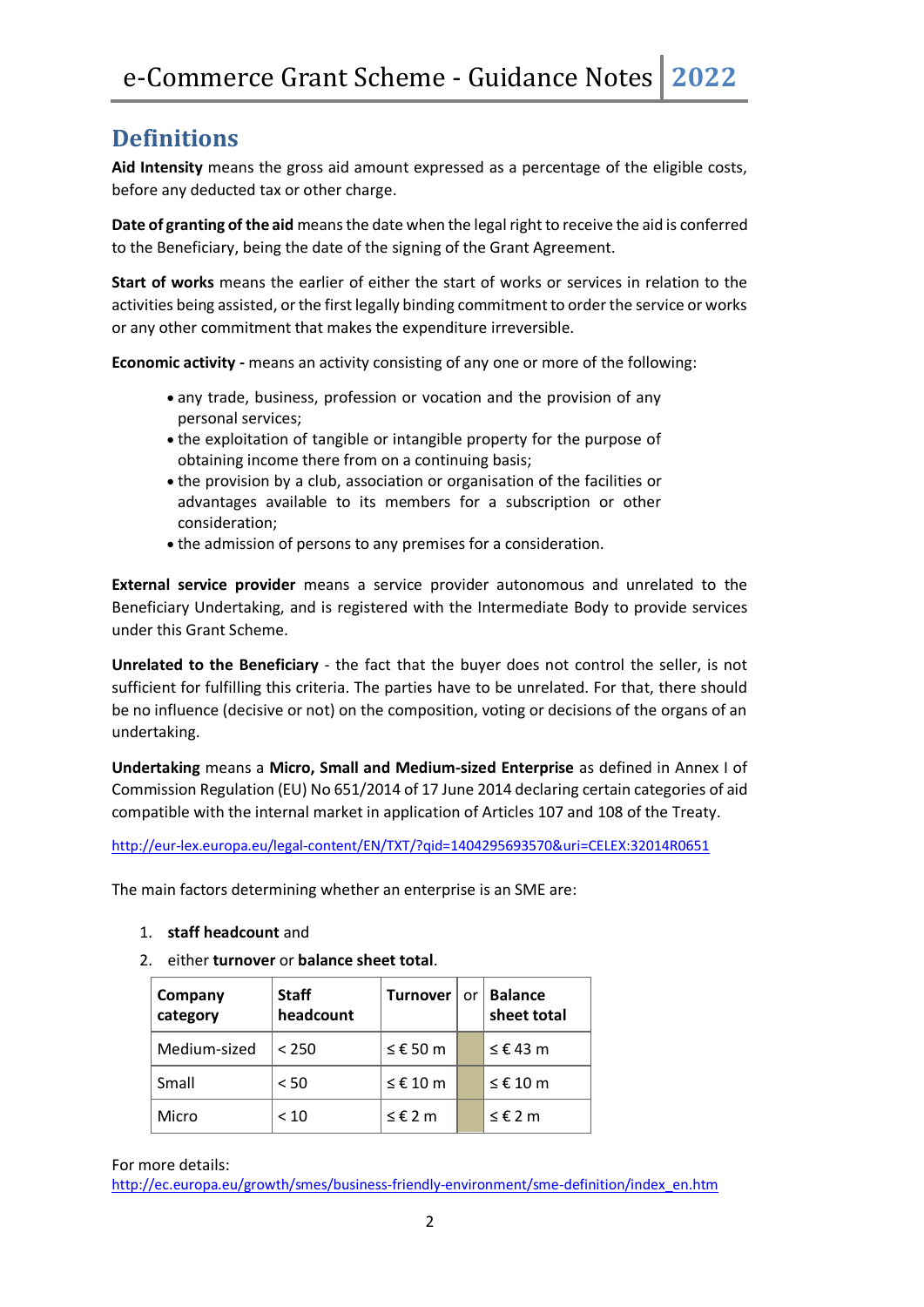**Single Undertaking** includes, all enterprises having at least one of the following relationships with each other:

- (a) one enterprise has a majority of the shareholders' or members' voting rights in another enterprise;
- (b) one enterprise has the right to appoint or remove a majority of the members of the administrative, management or supervisory body of another enterprise;
- (c) one enterprise has the right to exercise a dominant influence over another enterprise pursuant to a contract entered into with that enterprise or to a provision in its memorandum or articles of association;
- (d) one enterprise, which is a shareholder in or member of another enterprise, controls alone, pursuant to an agreement with other shareholders in or members of that enterprise, a majority of shareholders' or members' voting rights in that enterprise.

Enterprises having any of the relationships referred to in points (a) to (d) through one or more other enterprises shall also be considered to be a single undertaking.

**An enterprise** is considered to be any entity engaged in an economic activity, irrespective of its legal form. This includes, in particular, self-employed persons and family businesses engaged in craft or other activities, and partnerships or associations regularly engaged in an economic activity.

**Steel sector** means all activities related to the production of one or more of the following products:

- (a) pig iron and ferro-alloys: pig iron for steelmaking, foundry and other pig iron, spiegeleisen and high-carbon ferro-manganese, not including other ferro-alloys;
- (b) crude and semi-finished products of iron, ordinary steel or special steel: liquid steel whether or not cast into ingots, including ingots for forging semi- finished products: blooms, billets and slabs; sheet bars and tinplate bars; hot-rolled wide coils, with the exception of production of liquid steel for castings from micro, small and medium-sized foundries;
- (c) hot finished products of iron, ordinary steel or special steel: rails, sleepers, fishplates, soleplates, joists, heavy sections of 80 mm and over, sheet piling, bars and sections of less than 80 mm and flats of less than 150 mm, wire rod, tube rounds and squares, hot-rolled hoop and strip (including tube strip), hot-rolled sheet (coated or uncoated), plates and sheets of 3 mm thickness and over, universal plates of 150 mm and over, with the exception of wire and wire products, bright bars and iron castings;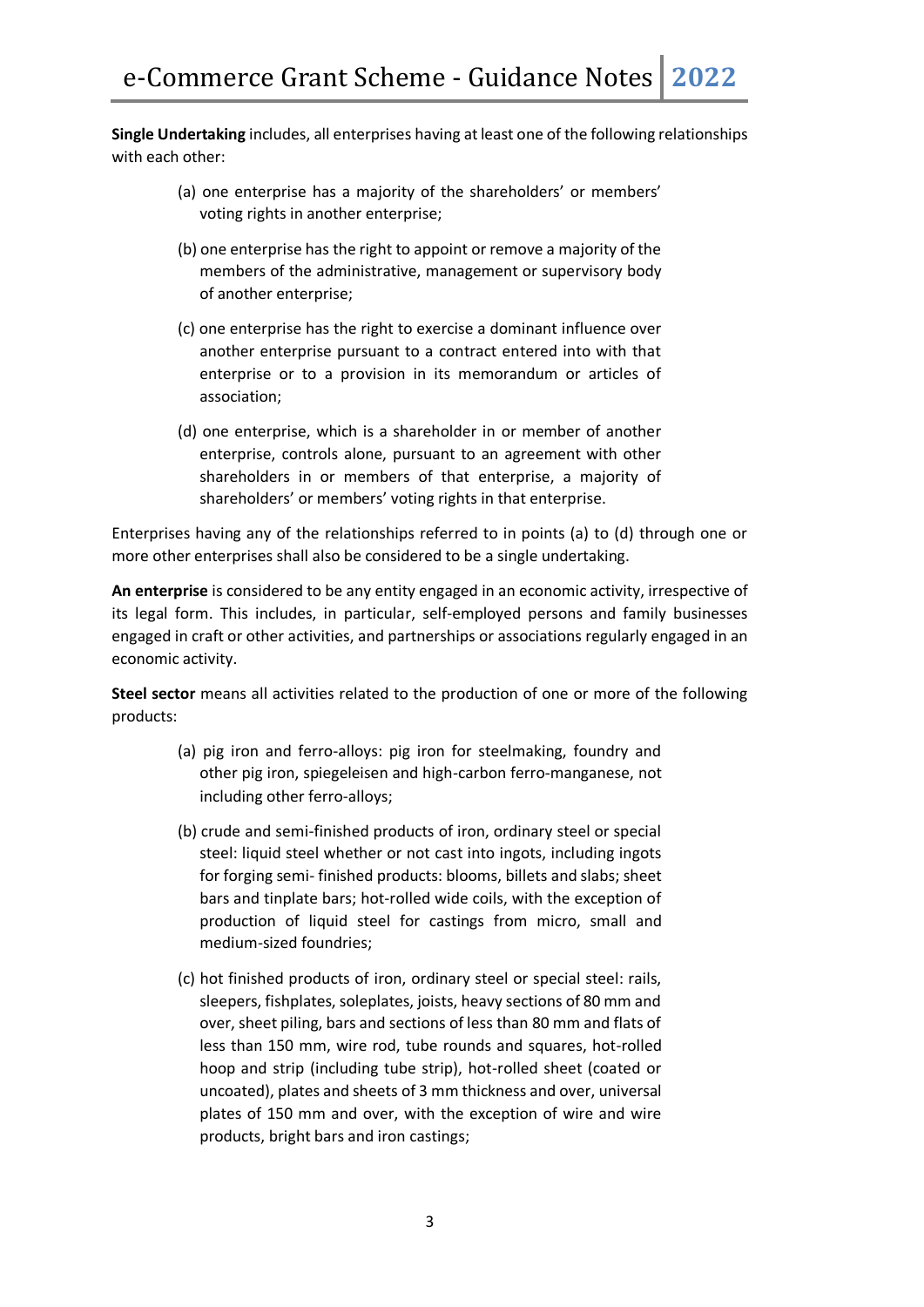- (d) cold finished products: tinplate, terneplate, blackplate, galvanised sheets, other coated sheets, cold-rolled sheets, electrical sheets and strip for tinplate, cold-rolled plate, in coil and in strip;
- (e) tubes: all seamless steel tubes, welded steel tubes with a diameter of over 406.4 mm.

#### **Synthetic fibres sector** means:

- (a) extrusion/texturisation of all generic types of fibre and yarn based on polyester, polyamide, acrylic or polypropylene, irrespective of their end-uses; or
- (b) polymerisation (including polycondensation) where it is integrated with extrusion in terms of the machinery used; or
- (c) any ancillary process linked to the contemporaneous installation of extrusion/texturisation capacity by the prospective Beneficiary or by another company in the group to which it belongs and which, in the specific business activity concerned, is normally integrated with such capacity in terms of the machinery used.

**Transport sector** means the transport of passengers by aircraft, maritime transport, road or rail and by inland waterway or freight transport services for hire or reward; more specifically, the 'transport sector' means the following activities in terms of NACE Rev. 2:

> (a) NACE 49: Land transport and transport via pipelines, excluding NACE 49.32 Taxi operation, 49.42 Removal services, 49.5 Transport via pipeline;

(b) NACE 50: Water transport;

(c) NACE 51: Air transport, excluding NACE 51.22 Space transport.

**Coal** means high-grade, medium-grade and low-grade category A and B coal within the meaning of the international codification system for coal established by the United Nations Economic Commission for Europe and clarified in the Council decision of 10 December 2010 on State aid to facilitate the closure of uncompetitive coal mines.

**Shipbuilding** means the building in the Union, of self-propelled commercial vessel.

**Self-propelled commercial vessel** means a vessel that, by means of its permanent propulsion and steering, has all the characteristics of self-navigability on the high seas or on inland waterways and belongs to one of the following categories:

- (i) seagoing vessels of not less than 100 gt and inland waterway vessels of equivalent size used for the transportation of passengers and/or goods;
- (ii) seagoing vessels of not less than 100 gt and inland waterway vessels of equivalent size used for the performance of a specialised service (for example, dredgers and ice breakers);
- (iii) tugs of not less than 365 kW;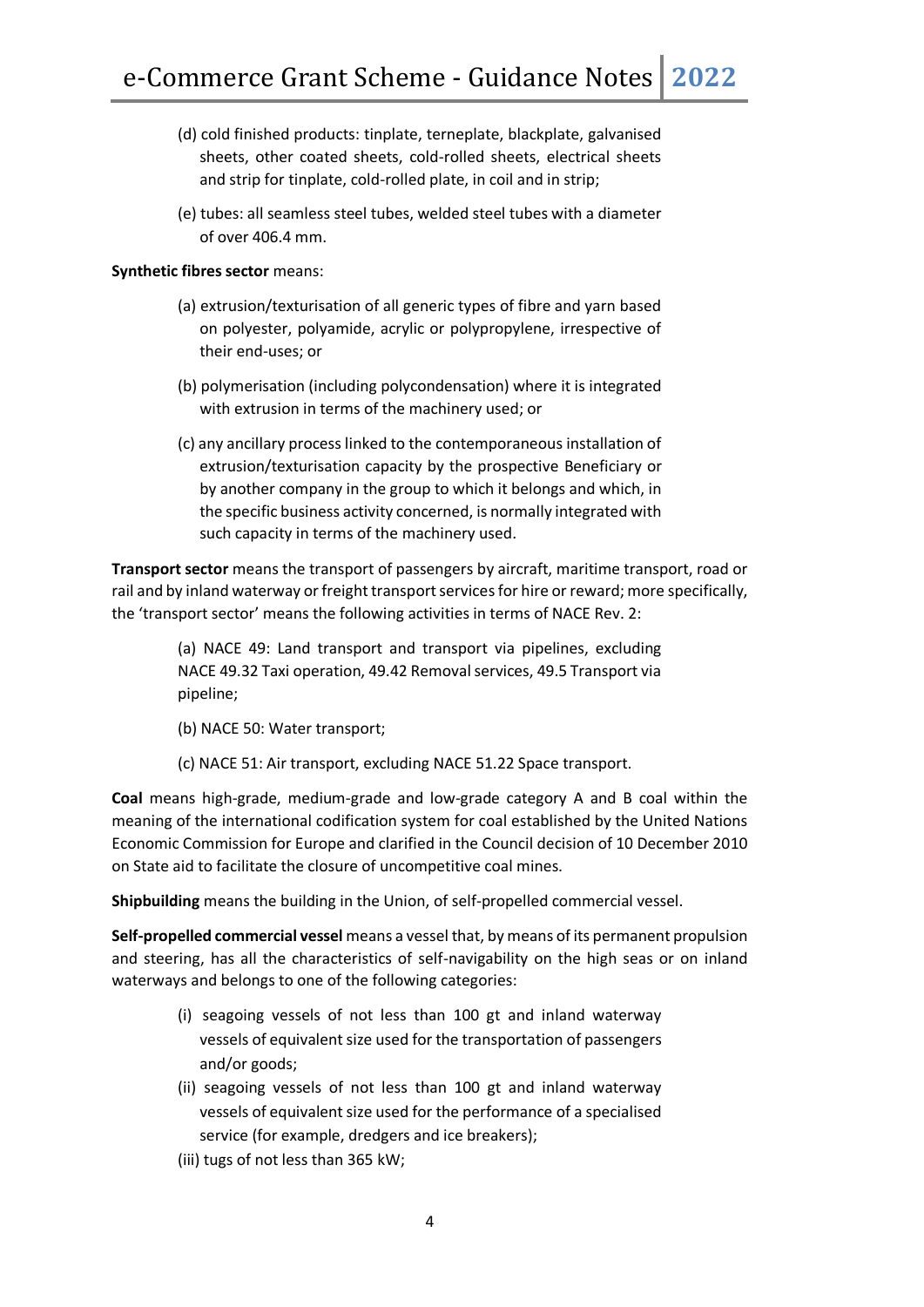(iv) unfinished shells of the vessels referred to in points (i), (ii) and (iii) that are afloat and mobile.

**Marketing of agricultural products** means holding or display with a view to sale, offering for sale, delivery or any other manner of placing on the market, except the first sale by a primary producer to resellers or processors and any activity preparing a product for such first sale; a sale by a primary producer to final consumers shall be considered to be marketing if it takes place in separate premises reserved for that purpose.

**Primary agricultural production** means production of products of the soil and of stock farming, listed in Annex I to the Treaty, without performing any further operation changing the nature of such products.

**Processing of Agricultural products** means any operation on an agricultural product resulting in a product which is also an agricultural product, except on-farm activities necessary for preparing an animal or plant product for the first sale.

**Agricultural product** means the products listed in Annex I to the Treaty, except fishery and aquaculture products listed in Annex I to Regulation (EU) No 1379/2013 of the European Parliament and of the Council of 11 December 2013.

**Fishery and Aquaculture sector**, are defined as per provisions of Regulation (EU) No 1379/2013 of the European Parliament and of the Council of 11 December 2013 on the common organisation of the markets in fishery and aquaculture products, amending Council Regulations (EC) No 1184/2006 and (EC) No 1224/2009 and repealing Council Regulation (EC) No 104/2000.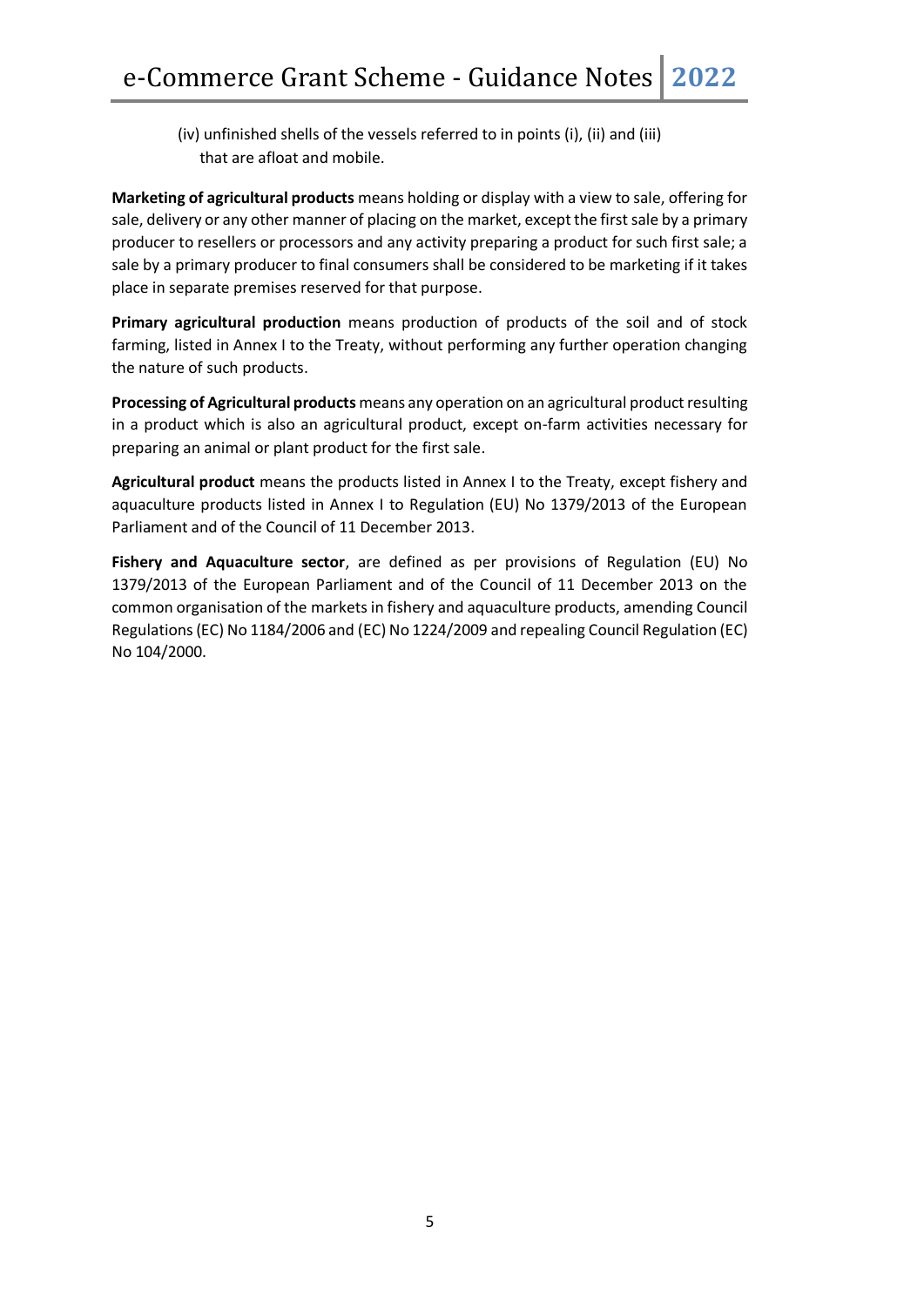## **1. Introduction**

This document provides information on the e-Commerce Grant Scheme and should be read in conjunction with the following documents:

- Notes to Applicants
- Guidelines for Implementation

These Guidance Notes together with the Guidelines for Implementation are binding. Failure to comply with the provisions of these documents may result in financial corrections and recovery of funds.

These Guidance Notes may be reviewed, updated and amended from time to time by the Intermediate Body throughout the lifetime of the Measure.

#### **1.1 Delegation of Authority**

The Measures and Support Division within the Office of the Prime Minister has been designated by the Managing Authority (MA) as an Intermediate Body (IB) responsible for administering European Regional Development Fund (ERDF) Grant Schemes through the implementation of Support Measures under the 2014 – 2020 programming period.

#### **1.2 Scope**

e-Commerce represents an opportunity for businesses to exploit their potential to increase their market share and reach new markets. Notwithstanding the island's strong IT Infrastructure, enterprises in Malta have not as yet taken advantage of this reality that offers SMEs extensive possibilities, particularly in reaching new clients and markets through online selling.

This Measure assists Undertakings through a non-repayable Grant to part-finance investment to develop an e-commerce website and/or mobile application, that enables online payments or booking systems through the integration of an online payment gateway; or to upgrade an existing website and/or mobile application to enable online payments or booking systems through the integration of an online payment gateway.

#### **1.3 Investment Priorities and Specific Objectives**

This Measure falls under Priority Axis 2 'Consolidating investment within the ICT Sector' of Operational Programme 1 2014 – 2020 'Fostering a competitive and sustainable economy to meet our challenges', and addresses the following Investment Priority and Specific Objective:

2b: Developing ICT products and services, e-commerce and enhancing demand for ICT.

SO1: Strengthening the Digital Economy by increasing the use of e-commerce supported by e-services.

#### **1.4 Duration of the measure**

e-Commerce Grant Scheme will remain operational until 31<sup>st</sup> December 2023, subject to availability of funds.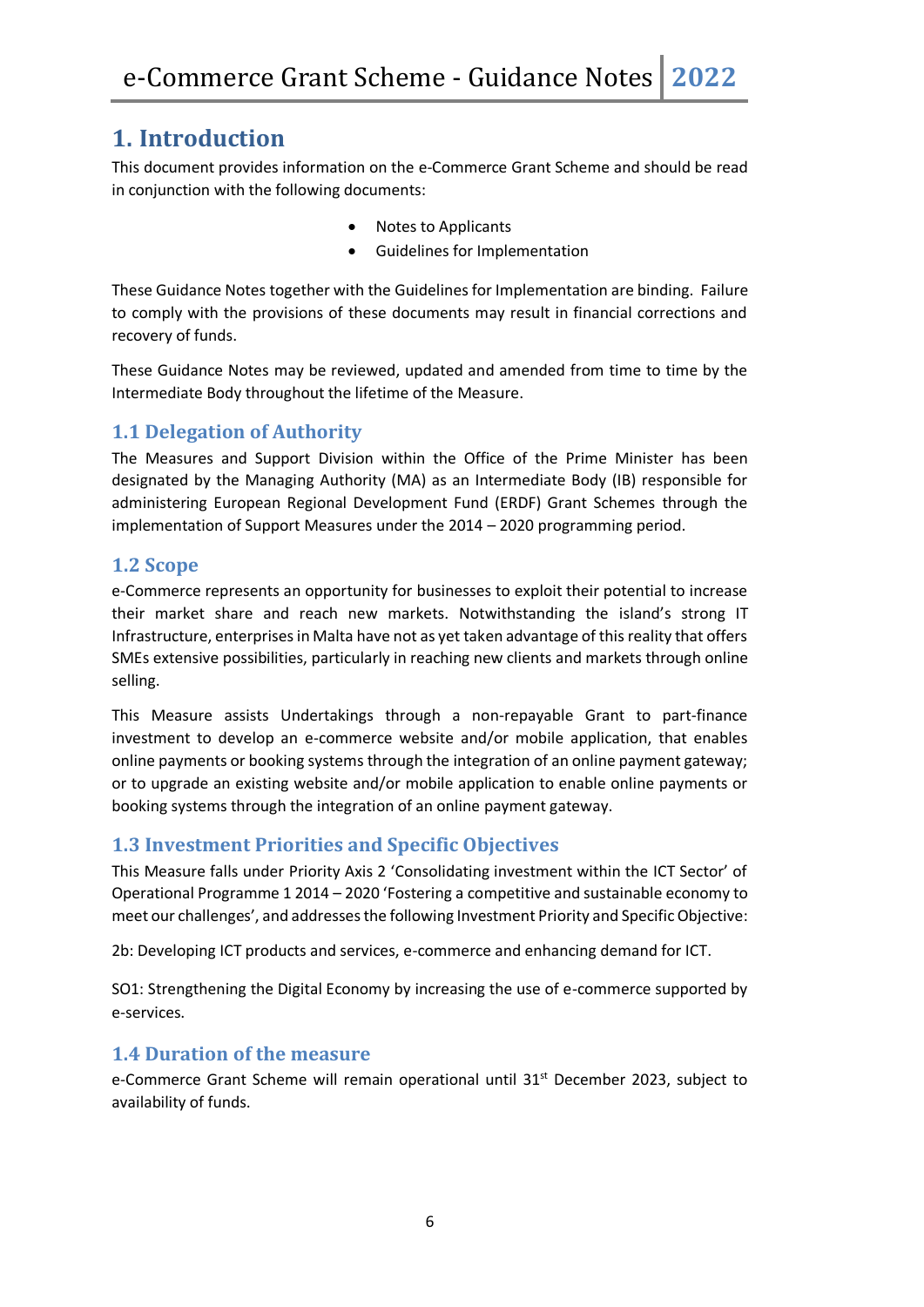#### **1.5 Budget**

The allocated budget for this Measure is set at €5,000,000 with indicative annual thresholds of €625,000.

#### **1.6 Open (rolling) Call**

The scheme shall be managed on a demand driven bases. The IB shall issue a public open call/s (rolling-call) for interested eligible Undertakings to submit their applications. Applications will be assessed and evaluated and eligible applications scoring 50% of the selection criteria shall be awarded the grant. Grants shall be awarded on a first-come-first served basis subject to budget availability.

#### **1.7 Grant Value – Lump Sum<sup>3</sup>**

The Grant value under this scheme is set at a lump sum of  $\epsilon$ 4,800 representing an aid intensity of 50% of the eligible expenditure. The Grant amount that a single Undertaking may receive shall depend on the receipt of *de minimis* state aid by the Undertaking over any period of three fiscal years within the timeline of the operation (including the application stage). In line with Commission Regulation (EU) No 1407/2013 of 18 December 2013 on the application of Articles 107 and 108 of the Treaty on the Functioning of the European Union to *de minimis* aid, as amended, each single Undertaking may not receive more than €200,000 in *de minimis* aid from any public funding (EU Structural Funds or any other State Aid) for a rolling period of three fiscal years.

#### **1.8 Implementation**

Actions financed under the e-Commerce Grant Scheme are to be implemented within 12 months from the date of the Grant Agreement. Operations should be concluded by 30 June 2023. The IB may consider extensions up to the closing date of the Scheme, upon the express request of the Beneficiary, when justified.

#### **1.9 Legal Basis**

The Operational Programme I "Fostering a competitive and sustainable economy to meet our challenges" for support from the European Regional Development Fund and the Cohesion Fund under the Investment for growth and jobs goal for Malta approved by Commission Implementing Decision C (2014) 9966 Final dated 15 December 2014.

[https://eufunds.gov.mt/en/Operational%20Programmes/Programming%20Period%202014%20-](https://eufunds.gov.mt/en/Operational%20Programmes/Programming%20Period%202014%20-%202020/Operational%20Programme%201/Documents/Adopted%20OPI(ff).pdf) [%202020/Operational%20Programme%201/Documents/Adopted%20OPI\(ff\).pdf](https://eufunds.gov.mt/en/Operational%20Programmes/Programming%20Period%202014%20-%202020/Operational%20Programme%201/Documents/Adopted%20OPI(ff).pdf)

The National ERDF Eligibility Rules and the Partnership Agreement of Malta.

<https://eufunds.gov.mt/en/Information/Pages/Partnership-Agreement.aspx>

<sup>&</sup>lt;sup>3</sup> Through these Guidance Notes, the Measures and Support Division is introducing a simplified cost option, lump sum, to all the eligible actions under Call 2 e-Commerce Grant Scheme, designed in line with Article 67 5a(ii) of Commission Regulation (EU) 1303/2013 and in accordance with the relevant terms and conditions of the Commission Regulation (EU) No 1407/2013 of 18 December 2013 on the application of Articles 107 and 108 of the Treaty on the Functioning of the European Union to *de minimis* aid, as amended by Commission Regulation (EU) 2020/972 of 2 July 2020 amending Regulation (EU) No 1407/2013 as regards its prolongation and amending Regulation (EU) No 651/2014 as regards its prolongation and relevant adjustments.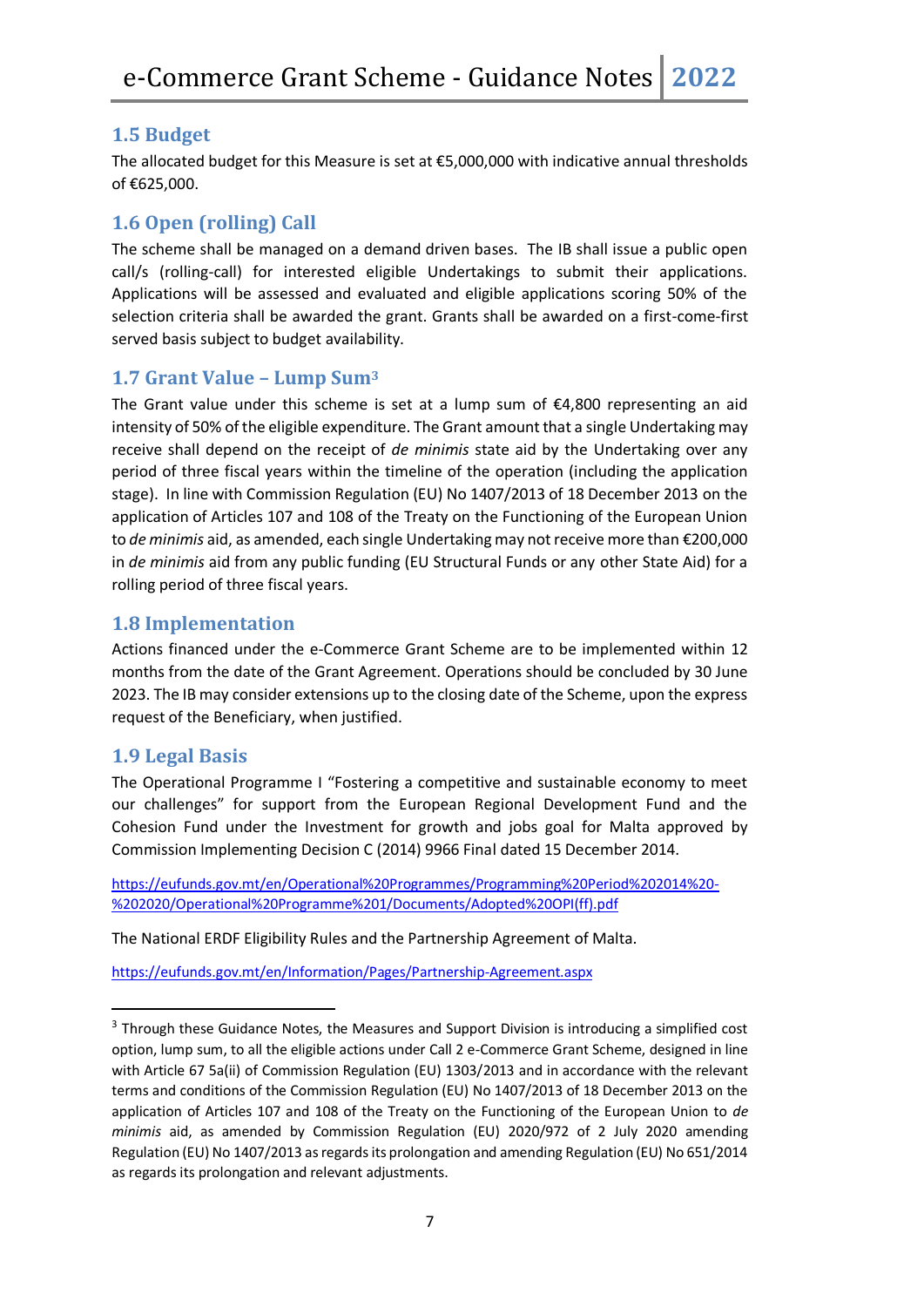Aid may be awarded in accordance with the relevant terms and conditions of the Commission Regulation (EU) No 1407/2013 of 18 December 2013 on the application of Articles 107 and 108 of the Treaty on the Functioning of the European Union to *de minimis* aid as amended by Commission Regulation (EU) 2020/972 of 2 July 2020.

<https://eur-lex.europa.eu/legal-content/EN/TXT/?qid=1600255217278&uri=CELEX:02013R1407-20200727>

Regulation (EU) No 1303/2013 of the European Parliament and of the Council of 17 December 2013 laying down common provisions on the European Regional Development Fund, the European Social Fund, the Cohesion Fund, the European Agricultural Fund for Rural Development and the European Maritime and Fisheries Fund and laying down general provisions on the European Regional Development Fund, the European Social Fund, the Cohesion Fund and the European Maritime and Fisheries Fund and repealing Council Regulation (EC) No 1083/2006.

<http://eur-lex.europa.eu/legal-content/EN/TXT/?uri=CELEX:32013R1303>

Regulation (EU) No 1301/2013 of the European Parliament and of the Council of 17 December 2013 on the European Regional Development Fund and on specific provisions concerning the Investment for growth and jobs goal and repealing Regulation (EC) No 1080/2006.

<http://eur-lex.europa.eu/legal-content/EN/TXT/?uri=CELEX:32013R1301>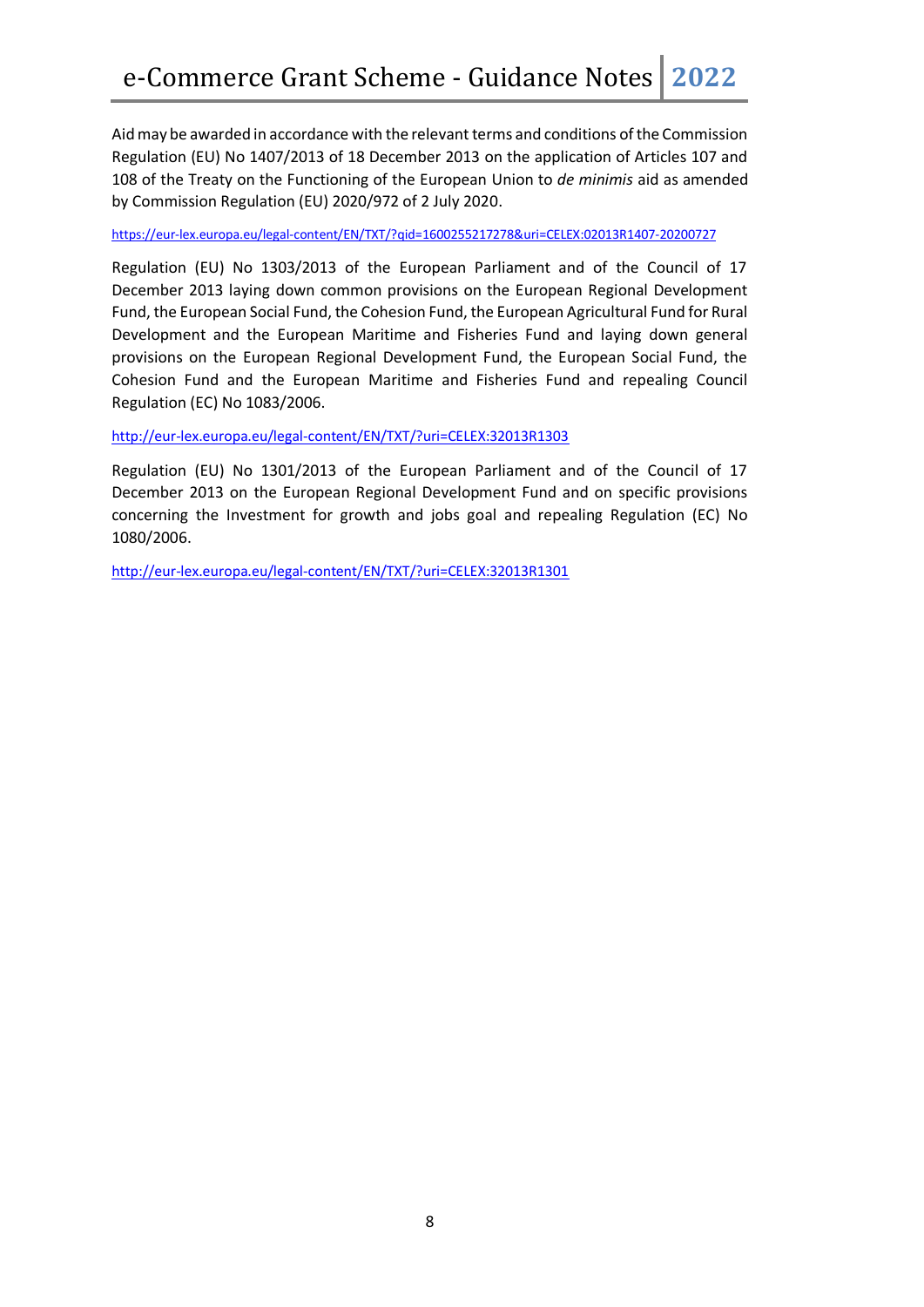# **2. Description**

#### **2.1 Eligible Actions**

The Measure shall support investment towards the design, development, implementation and delivery of an e-commerce website and/or a mobile application, or an upgrade of an existing website or mobile application to enable online sales/bookings. The end product shall result in an e-commerce website/mobile application having a content management system and must comply with current industry standard e-commerce security practices. The e-Commerce website/mobile application will incorporate an online payment gateway and support at least basic analytics as follows:

- a. Design, development, implementation and delivery of an ecommerce website and/or mobile application to meet the needs of the beneficiary SME.
- b. Development, implementation and delivery of all technical elements to enable the function of the website and/or mobile application including a CMS for use to upload content, secure online payment integration, including an online graphical product or service catalogue.
- c. Development, implementation and delivery of all technical elements to allow the successful integration of a payment system including appropriate electronic communication channels.
- d. Integration of appropriate web analytics software to allow SMEs to generate data reports on web traffic to and from the website and/or mobile application.
- e. Creation of a design for the website and/or mobile application that is in line with the brand identity of the SME.
- f. Registering and hosting of the site on secure servers.
- g. Compliance across all website and/or mobile application design and development with at least W3C Level A accessibility guidelines.

The final e-commerce product shall include acknowledgement to support from EU Funds in line with EU Commission Regulation 821/2014 and in line with the Guidelines for Implementation issued by the Intermediate Body.

On operation completion, the beneficiary will provide the IB with an authenticated report, drawn up by the Service Provider, outlining the level of service provided, from a technical perspective and its resultant output in line with these Guidance Notes and outlining adherence to the following mandatory requirements:

- a) Open Web Application Security Project (OWASP) (https://www.owasp.org/index.php/Main\_Page)
- b) PCI (Payment Card Industry) Security Standards (www.pcisecuritystandards.org) for online card payment processing.
- c) Data Protection Legislation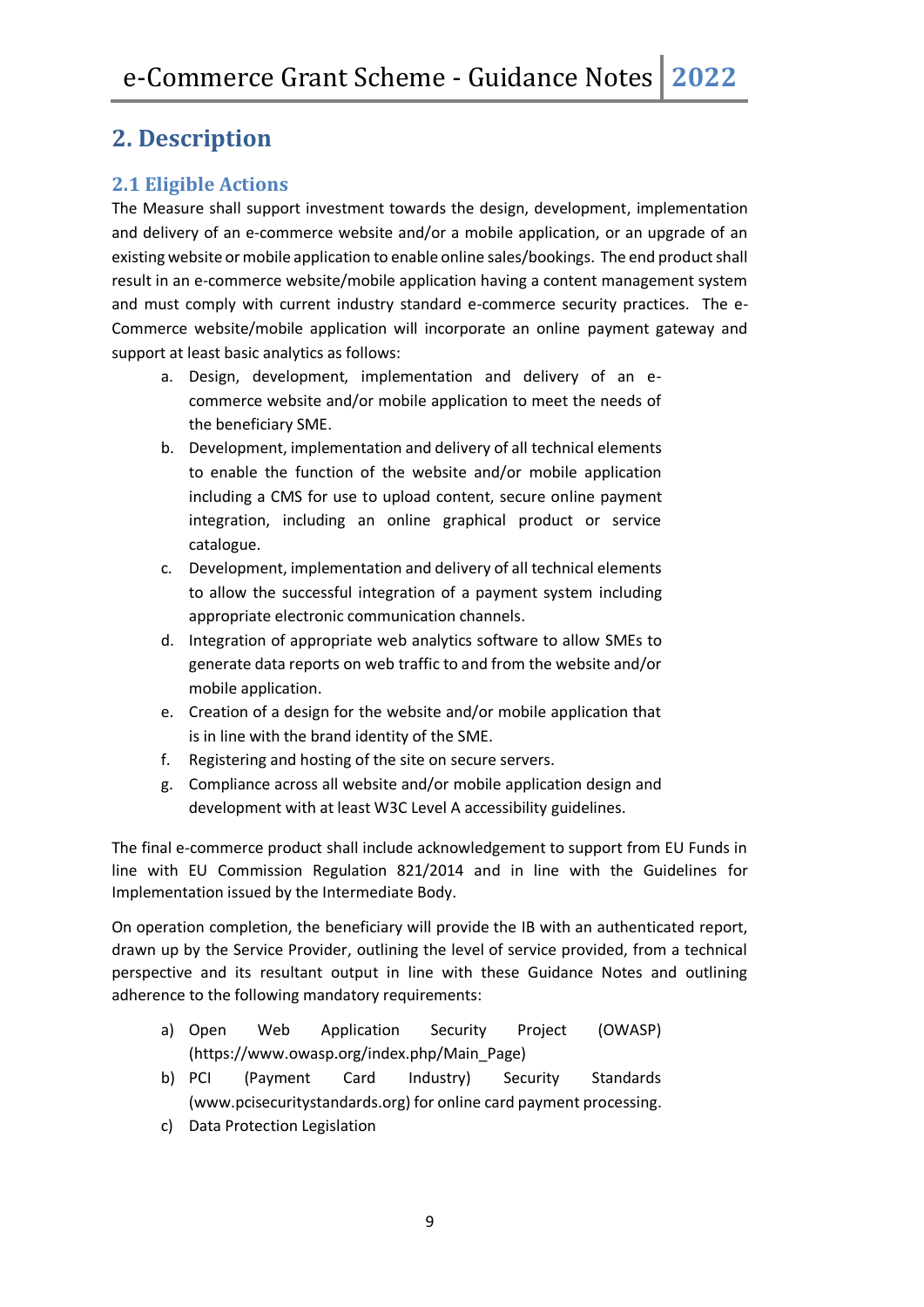- d) An application security audit should be submitted once the site is live, which may be conducted using automated test applications, which would at least include the following requirements:
	- i. Cross Site Scripting Prevention
	- ii. Injection Flaws
	- iii. Malicious File Execution Attacks
	- iv. Insecure Direct Object Reference
	- v. Cross Site Request Forgery
	- vi. Information Leakage and Improper Error Handling
	- vii. Broken Authentication and Session Management
	- viii. Insecure Cryptographic Storage
	- ix. Failure to restrict URL access

#### **2.2 Eligible Expenditure**

**Expenditure for services for the design, development, implementation and delivery** of a new e-commerce website and/or mobile application or the upgrading of an existing website and/or mobile application into an e-commerce environment. To be eligible, the end product shall be an e-commerce website/mobile application that will include a Content Management System that must comply with current industry standard e-commerce security practices, will incorporate an online product/service catalogue, a shopping cart, a payment or booking system and an integrated e-commerce payment gateway enabling online payments and support at least basic analytics.

**Services are to be procured from an external Service Provider, autonomous and unrelated to the Beneficiary Undertaking, registered with the Intermediate Body under the scheme**. The e-commerce website and/or mobile application must remain operational and maintained by the Undertaking for at least 3 years following the date of completion of the operation. The IB shall be monitoring compliance and may request the submission of annual website/application visitor requests for up to 3 years following the completion of the operation. The e-commerce website and/or mobile application may be made available to all or any of the enterprises within the assisted single Undertaking.

**Expenditure shall only be considered eligible if it is approved in the Grant Agreement. The IB retains the right to consider motivated requests for amendments.**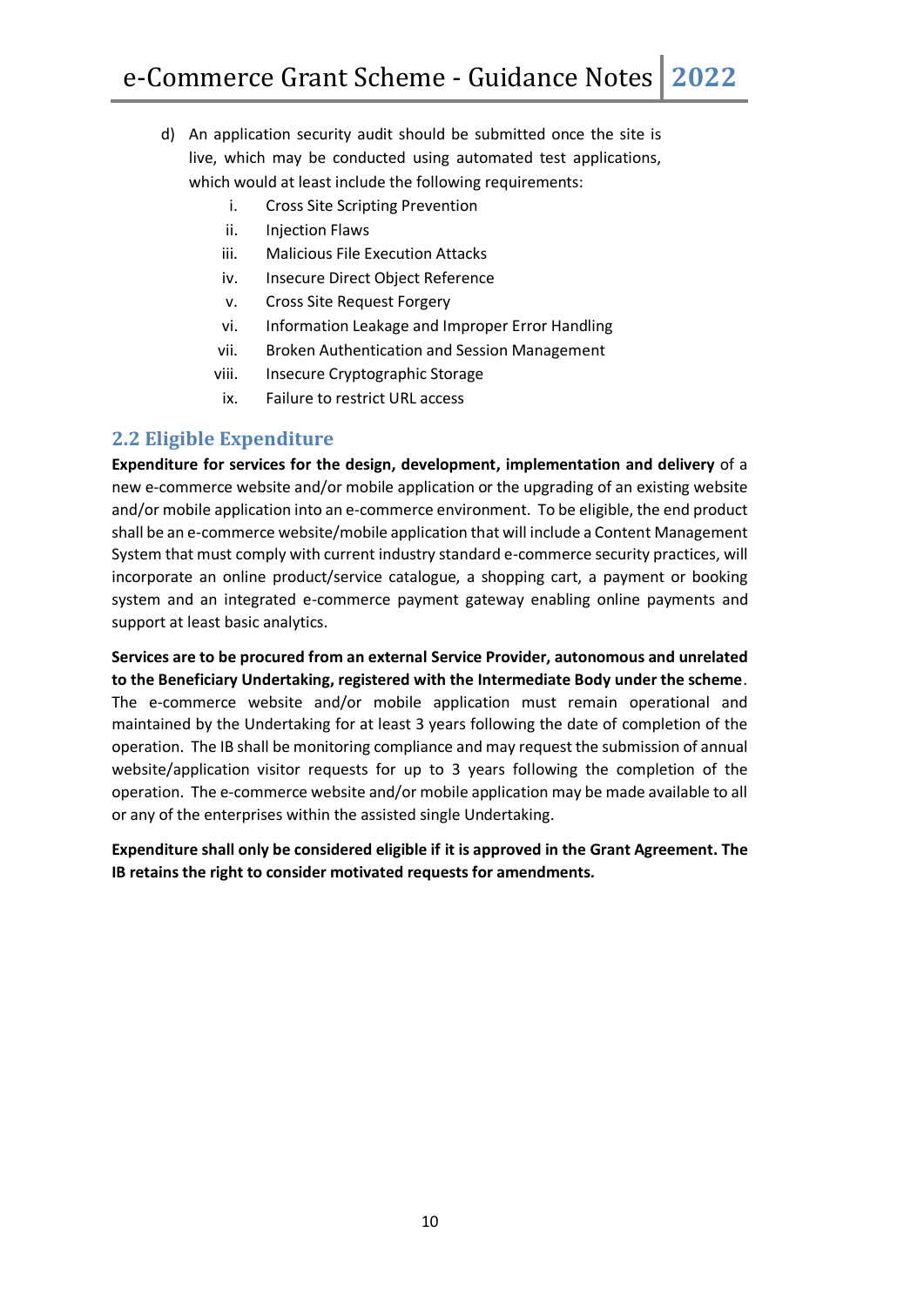# **3. Eligibility**

### **3.1 Eligible Undertakings**

**Micro, Small and Medium-**sized Enterprises engaged in an economic activity, irrespective of their legal form, referred to as the 'Undertaking' subject to the exclusions enlisted below.

Undertakings which are not vested with a legal personality acquired through the law applicable to their establishment, need to be registered under the Second Schedule of the Civil Code (CAP 16 of the Laws of Malta).

#### **3.2 Exclusions**

- i. Undertakings that have an online presence permitting them to conduct online sales through a payment gateway, on their website/mobile application.
- ii. Undertakings subject to collective insolvency proceedings or fulfilling the criteria under their domestic law for being placed in collective insolvency proceedings at the request of their creditors.
- iii. Undertakings that have not honoured their obligations further to a Decision by the competent Court in favour of a recovery order issued by the competent authorities responsible for the administration and management of aid schemes co-funded under the European Regional Development Fund - Cohesion Policy Operational Programme I 2007 – 2013.
- iv. Undertakings that have not honoured their obligations further to a recovery order issued by the competent authorities responsible for the administration of aid schemes co-funded under Cohesion Policy 2014 – 2020.
- v. Exclusions as per provisions of Commission Regulation (EU) No 1407/2013 of 18 December 2013 on the application of Articles 107 and 108 of the Treaty on the Functioning of the European Union to *de minimis* aid, as amended.
- vi. Undertakings whose principal activities fall under Computer programming, consultancy and related activities, namely class 62.01 'Computer programming activities', 62.02 'Computer consultancy activities', 62.03 'Computer facilities management' and 62.09 'Other Information Technology and Computer services activities'.
- vii. Undertakings that have the internal capability<sup>4</sup> to develop an e-commerce website/mobile application.
- viii. Undertakings whose principal activities fall under Section A 'Agriculture, Forestry and Fishing' of the NACE Rev. 2.
- ix. Actions addressing the processing and marketing of agricultural products in so far as such actions can be considered eligible for funding under the EAFRD.
- x. Undertakings whose principal activities include the manufacturing, processing and marketing of tobacco and tobacco products.
- xi. Public entities: Ministries, Departments, Entities, Authorities, Public Commissions, Public Sector Foundations and similar organisations carrying out a public or regulatory function which does not involve the carrying out of an economic activity,

<sup>&</sup>lt;sup>4</sup> Internal capability shall be determined according to the NACE code and/or M&A of related enterprises.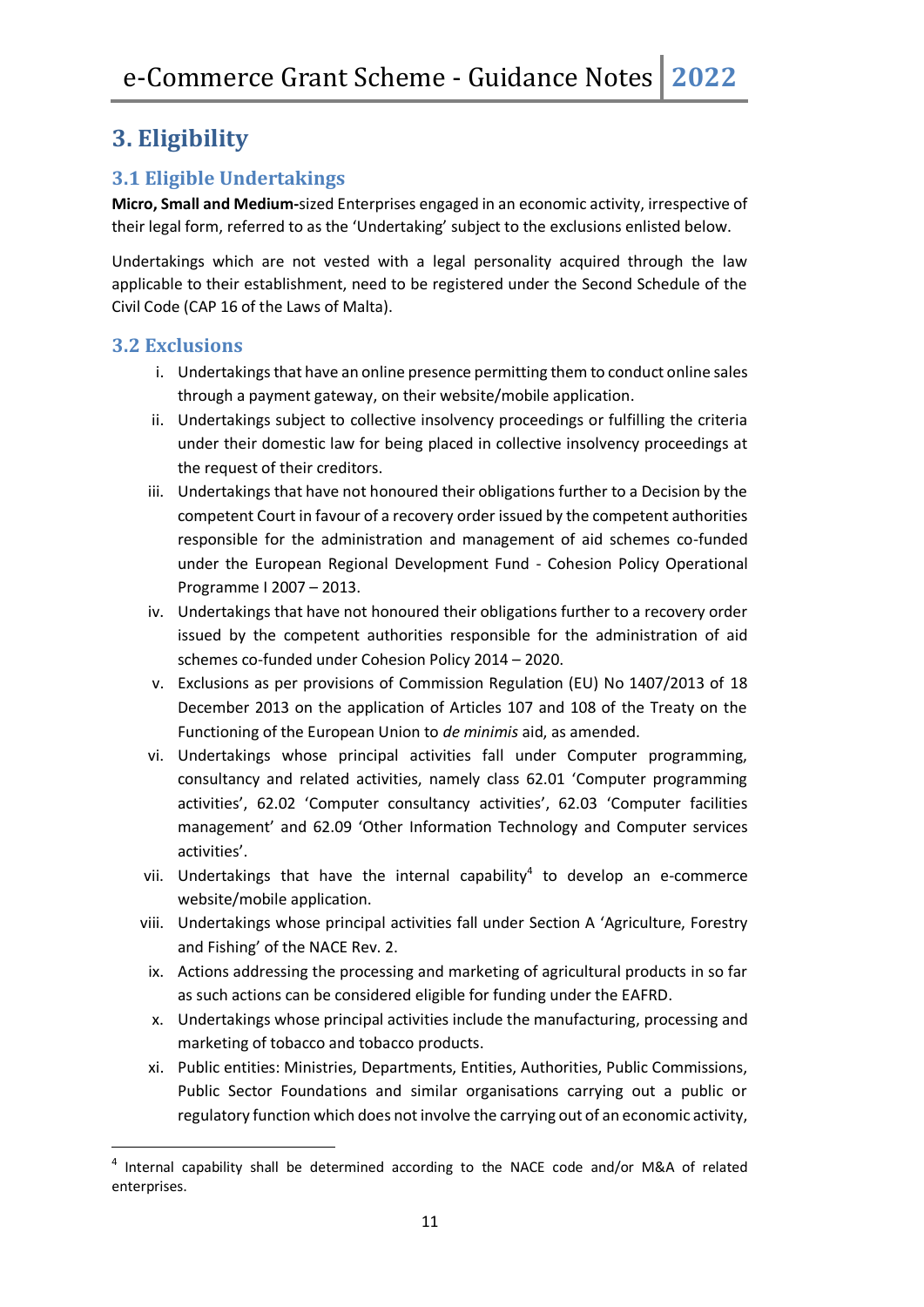whether or not such organisations are established by law. With the exception of commercial undertakings carrying out exclusively economic activity in direct competition with third parties and in which Government has a controlling interest.

- xii. Energy Generation, distribution and infrastructure.
- xiii. The Steel Sector.
- xiv. The Coal Sector.
- xv. The Shipbuilding Sector.
- xvi. The Transport Sector.
- xvii. The Synthetic Fibres Sector.
- xviii. Undertakings whose principal activities fall under Section K 'Financial and insurance activities' of the NACE Rev. 2.
- xix. Undertakings whose principal activities fall under Section L 'Real Estate activities' of the NACE Rev. 2.
- xx. Undertakings that perform intra-group activities whose principal activities fall under classes 69 'Legal and Accounting Activities' 70.10 'Activities of head offices' or 70.22 'Business and other management consultancy activities' of NACE Rev. 2.
- xxi. Gambling and Betting Activities.
- xxii. Investment to achieve the reduction of greenhouse gas emissions from activities listed in Annex I to Directive 2003/87/EC.
- xxiii. Actions resulting in training and mentoring activities.
- xxiv. Standard website development and online optimisation that does not include the integration of an online payment or booking system.
- xxv. Actions resulting in the development of standard mobile applications do not include the integration of an online payment or booking system.
- xxvi. Actions resulting in Investment in the decommissioning or the construction of nuclear power stations.
- xxvii. Actions resulting in investment in airport infrastructure unless related to environmental protection or accompanied by investment necessary to mitigate or reduce its negative environmental impact.
- xxviii. Undertakings engaged in an illegal economic activity.

#### **3.3 Additional Provisions**

- i. The Grant amount will depend on the receipt of *de minimis* aid by the Applicant Undertaking over any period of three fiscal years within the timeline of the operation (including the application stage). In line with Commission Regulation (EU) No 1407/2013 of 18 December 2013 on the application of Articles 107 and 108 of the Treaty on the Functioning of the European Union to *de minimis* aid, as amended, each single undertaking may not receive more than €200,000 in *de minimis* aid from any public funding (EU Structual Fundisor State Aid) for a rolling period of three fiscal years.
- ii. Undertakings are to submit an updated *de minimis* declaration on the *de minimis* aid received and applied for in line with Commission Regulation (EU) No 1407/2013, as amended.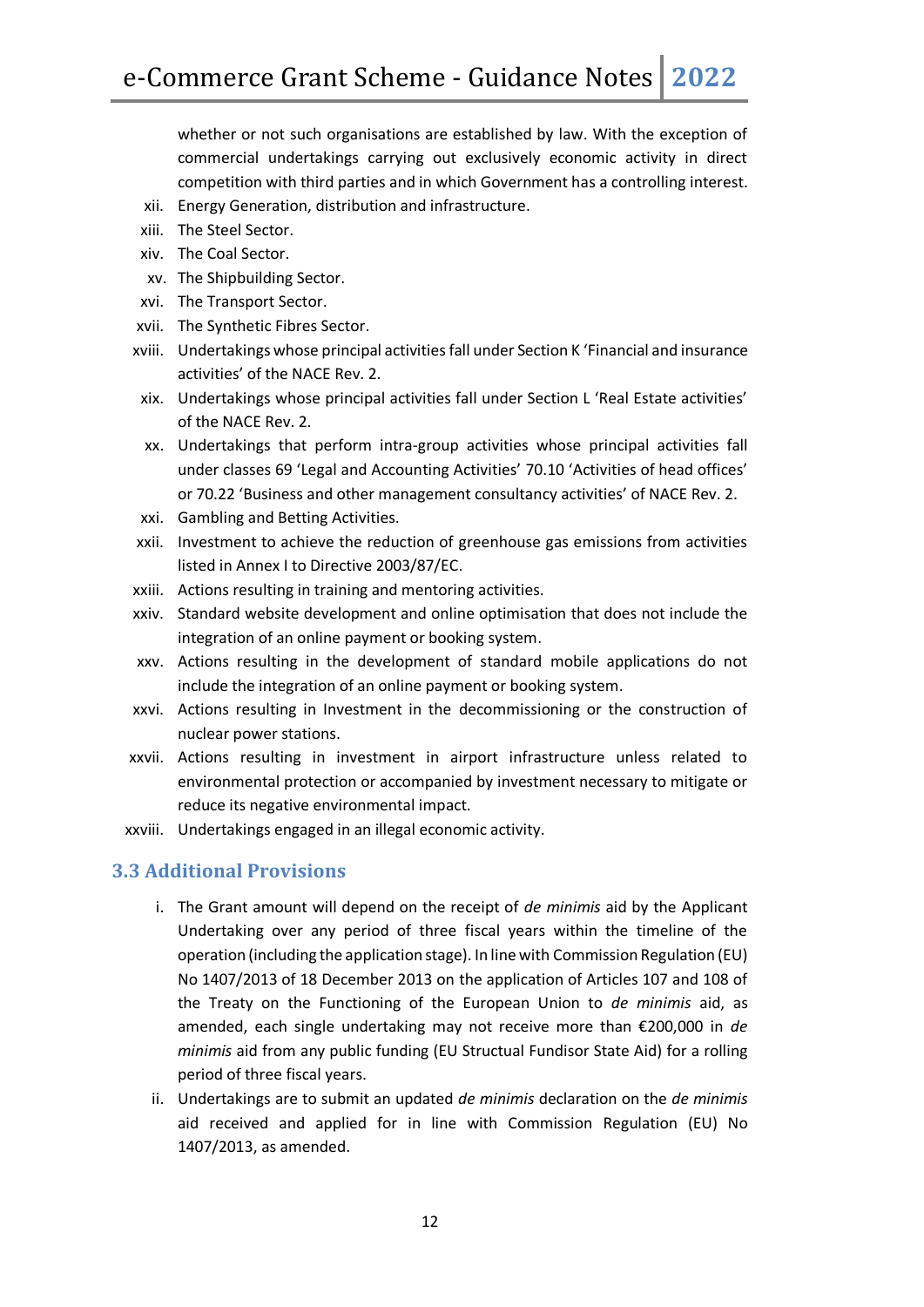- iii. Undertakings that have not honoured their obligations, further to a recovery order issued by the competent authorities responsible for the administration and management of aid schemes co-funded under the European Regional Development Fund – Cohesion Policy Operational Programme I 2007 -2013 and in respect of which legal action has been instituted and proceedings are pending or underway before the competent Court, are eligible to apply without prejudice to the assessment and evaluation of their application. However, in the event that the proposed operation is selected, the Grant Agreement will only be entered into if, within 6 months from the date of the notification by the Intermediate Body to the Undertaking that the Operation has been selected, such obligations are no longer due either pursuant to a Court Decision or the effective payment of dues.
- iv. The Undertaking is in compliance with applicable EU and national legislation and administrative requirements, including fulfilment of fiscal obligations and social security contributions.
- v. Start of works on actions in relation to the activities for which assistance is being requested may only be initiated after the date of the granting of the aid.
- vi. Applicants must submit evidence as to the capability for private match financing of the operation.
- vii. All funding is based on reimbursement basis through a lump sum further to the completion of the agreed investment.
- viii. All assets including 'Intangible assets' must be included in the Capital Assets Register.
- ix. Approved operations shall be based and operational in Malta.
- x. The Intermediate Body will not be able to approve reimbursement for expenditure incurred on actions and/or activities that are not strictly in line with the Grant Agreement.
- xi. The Undertaking has not been approved or granted any public funding, and will not seek public funding through other National and/or European Union funded initiatives in relation to the activities for which assistance is being requested through this Measure. This includes schemes under Cohesion Policy and any other European Union instruments or through any other form of Public Funding including schemes administered through National Funds.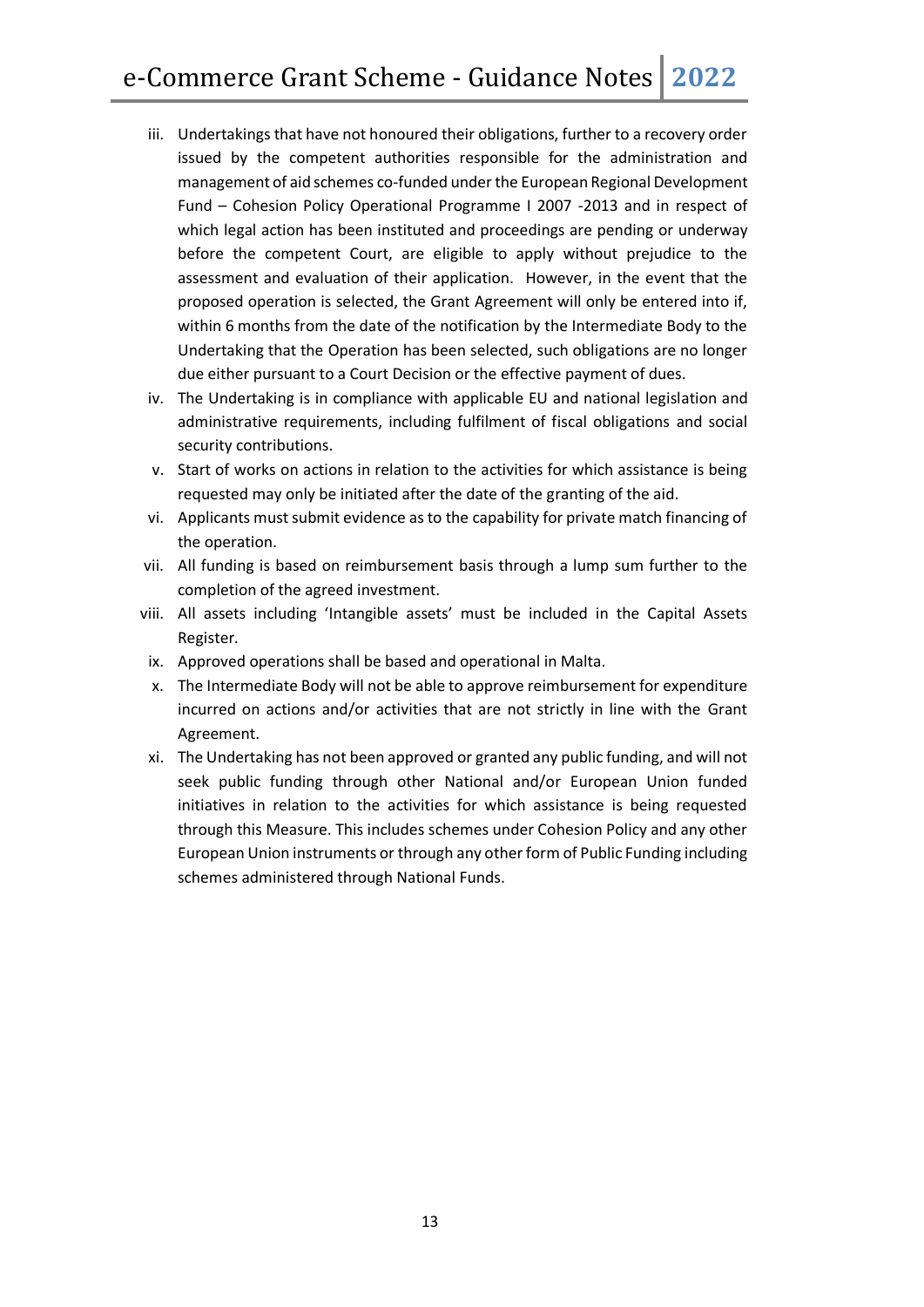# **4. Applications**

#### **4.1 Application Process**

The IB shall publicise the calls through various media and will collaborate with stakeholders particularly representatives of the target group and other Government Entities to publicise the Support Measure to ensure the widest visibility possible.

#### **4.2 Submission of applications**

Undertakings must submit an online application as outlined in the call for applications.

The application shall include the Undertaking's name and size, a description of the operation, including its start and end dates, the location of the operation and a list of operation expenditure and the amount of public funding needed for the operation, amongst other requirements.

It is strongly advisable that prior to embarking on the development and submission of the application, prospective applicants read these Guidance Notes together with the Notes to Applicants and the Guidelines for Implementation.

#### **4.3 Documents to be submitted with the Application**

The following documents need to be submitted as part of the application.

- 1. **Declaration**  a scanned copy of the signed Declaration Form.
- 2. **De minimis Declaration Form**  a declaration by the Undertaking outlining a breakdown of the *de minimis* aid received and applied for over a period of the three fiscal years, covering the fiscal year when the application is submitted and the previous two fiscal years.
- 3. **VAT Compliance Certificate** a certificate issued not earlier than three months from the date of the application, by the Office of the Commissioner for Revenue (CFR).
- 4. **Income Tax Compliance Certificate** a certificate issued not earlier than three months from the date of the application, by the CFR confirming that the Applicant has no liabilities in respect of Income Tax or is otherwise honoring an agreement for settling any outstanding amounts.
- 5. **Final Settlement and Social Security Contributions Compliance Certificate** a certificate issued by the CFR confirming that the Applicant has no liabilities in respect of the Final Settlement System (FSS) and of Social Security Contributions (SSC) or is honouring an agreement for settling any outstanding amounts. The compliance certificate should not be dated earlier than three months from the date of the application.
- 6. **Audited Financial Statements and/or the Management Accounts** dated within the two financial years prior to the year of submission of the application in relation to the applicant and the linked and partner enterprises. No documents would need to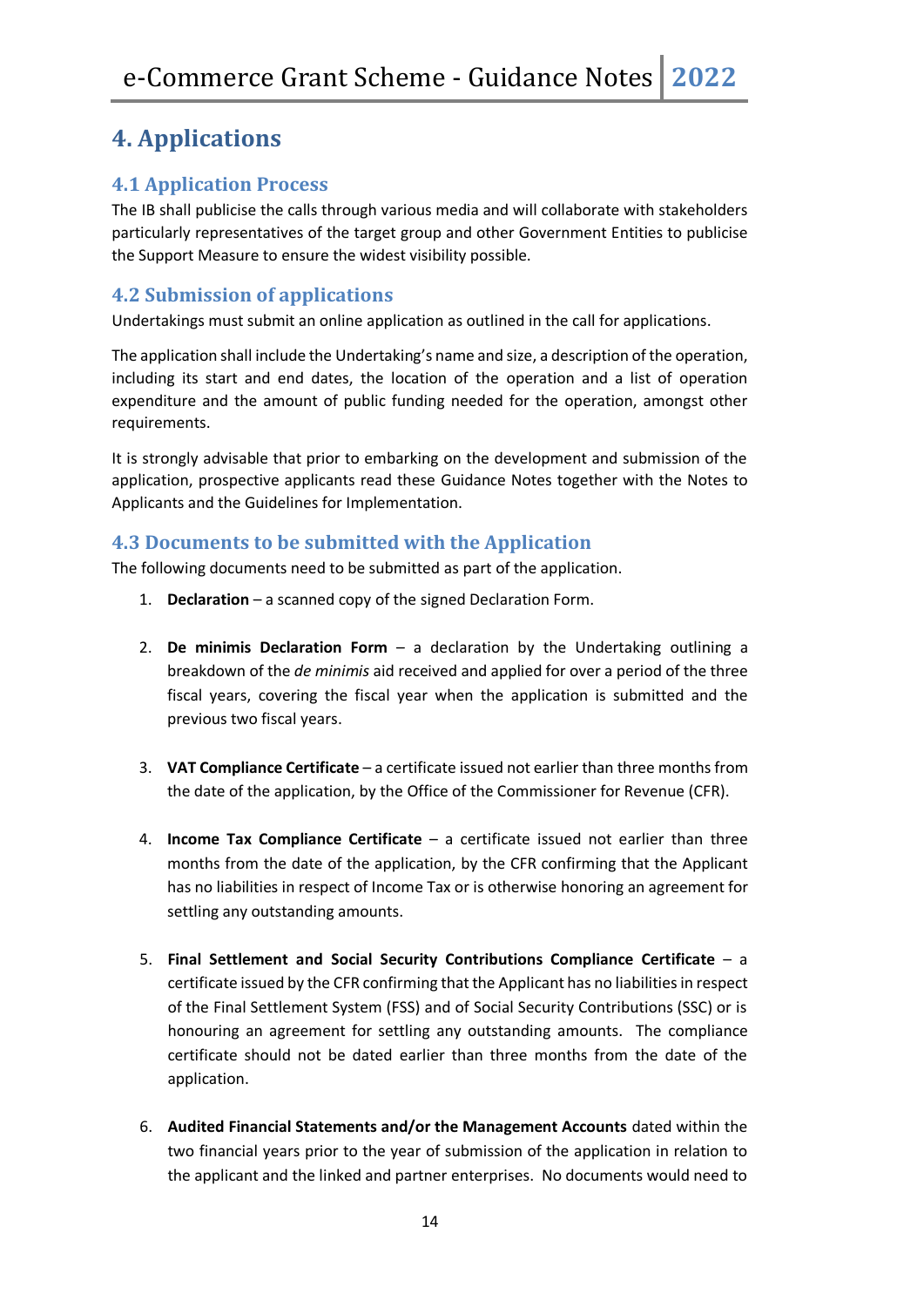be submitted if a copy of these documents as outlined hereunder is already deposited with the Registry of Companies.

> In the case of linked and partner enterprises with an obligation to present Audited Accounts/Annual Accounts at the Registry of Companies in terms of the Companies Act (Chapter 386 of the Laws of Malta) no documentation need to be presented subject to the condition that the last Audited Accounts/Annual Accounts declared are not earlier than for the two financial years prior to the year of submission of the application.

> In the case of linked and partner enterprises without a legal obligation to prepare financial statements the Management Accounts (Profit & Loss Statements/Income Statement and Balance Sheet/Statement of Assets and Liabilities) certified by a Certified Public Accountant.

> In the case of a Start-up established not over 2 years from the date of application not having the above documentation, a Profit & Loss Account/Income Statement, Cash Flow Projections and a Balance Sheet/Statement of Assets and Liabilities certified by a Certified Public Accountant.

> In the case of a Sole Trader/Self-employed a copy of the Income Tax Return for the last two years certified by a Certified Public Accountant.

**7. Supporting Documentation** including **evidence of Private Match Financing** for the operation (mandatory) and NACE code confirmation<sup>5</sup>. Any other supporting documentation (such as preparatory work and correspondence) that the Applicant deems that would add value to the application.

The IB may request any additional documentation for verification purposes.

In those cases where not all the documentation enlisted under points 2, 3, 4, 5, and 6 is submitted with the application, applicants shall be given the opportunity to rectify the application by submitting the required documentation to be considered for evaluation and selection with the next cut-off date. In the event that applicants fail to rectify<sup>6</sup> an application by the indicated deadline the application shall be considered as an incomplete application and rejected.

<sup>&</sup>lt;sup>5</sup> The NACE confirmation shall be in the form of VAT Information Sheet or else communication with the NSO Business Register including the four-digit code in the form of 11.11.

 $6$  This rectification process shall not apply for applications to be submitted with the final cut-off date, which date shall be published by the IB at a later stage.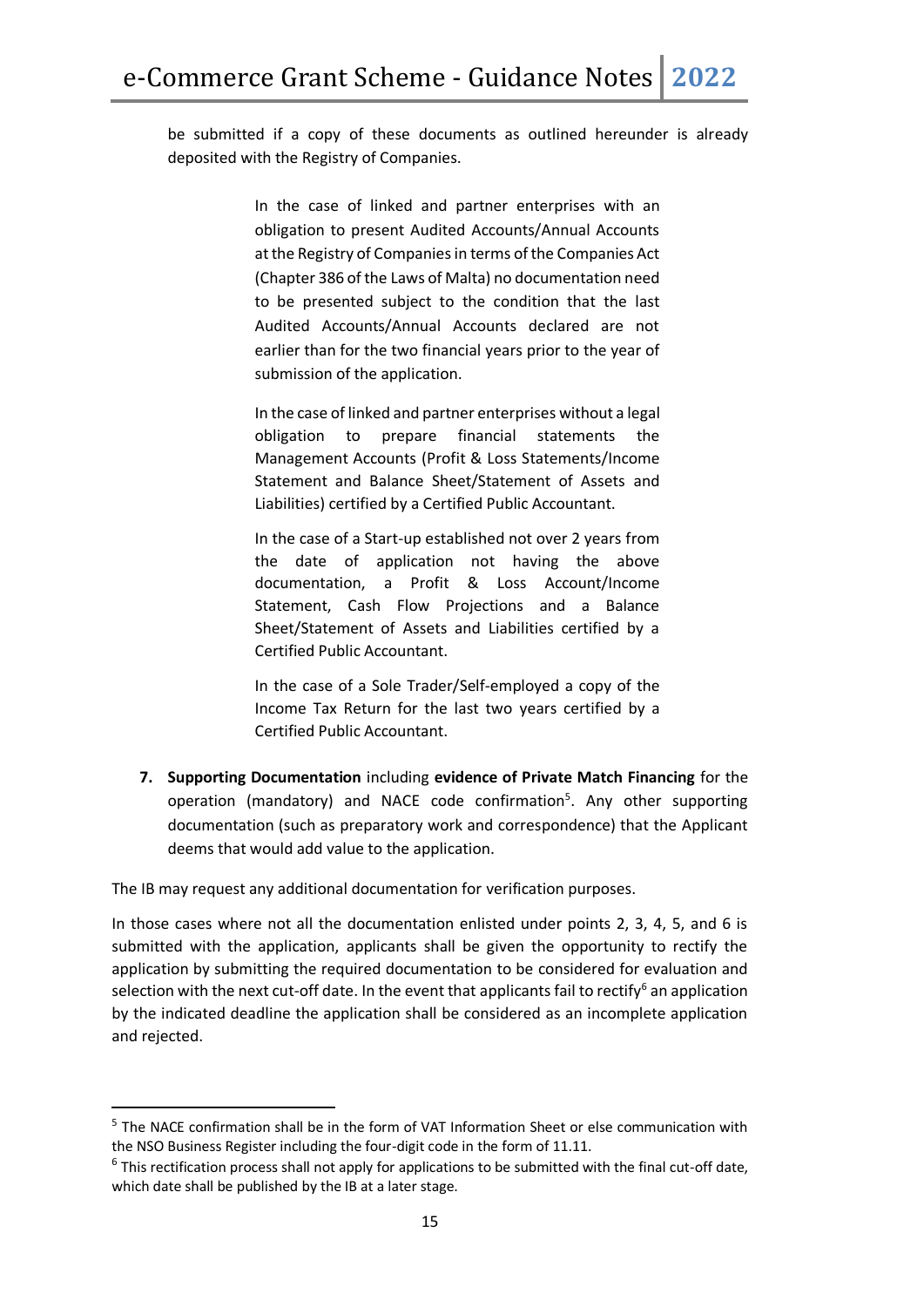#### **4.4 Acknowledgement**

Once an application is submitted and confirmed, the system generates a unique reference number for the operation and an acknowledgement e-mail together with the application reference number will be sent to the Applicant.

Applications will be assessed and selected as outlined in Section 6 'Assessment and Selection'. The issuance of the acknowledgement letter does not confer any obligation on the IB to issue the Grant towards the financing of the operation. Actions may only be initiated further to the signing of the Grant Agreement.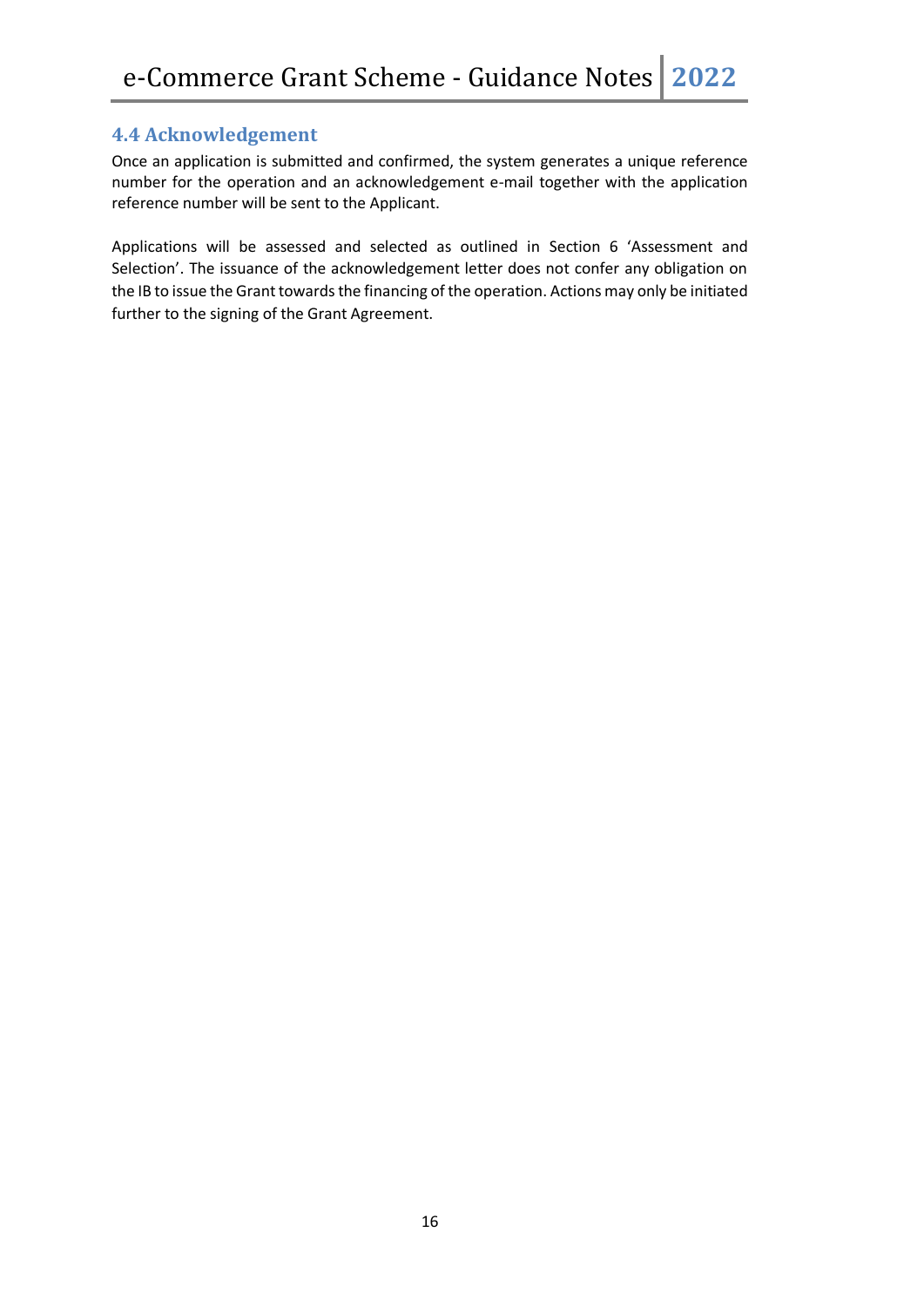# **5.Compliance with Community Policy**

#### **5.1 State Aid requirements**

The terms and conditions of this Measure are set out in line with Commission Regulation (EU) No 1407/2013 of 18 December 2013 on the application of Articles 107 and 108 of the Treaty on the Functioning of the European Union to *de minimis* aid, as amended by Commission Regulation (EU) 2020/972 of 2 July 2020.

**The Undertaking shall ensure compliance with the rules on cumulation of aid in line with Commission Regulation (EU) No 1407/2013 of 18 December 2013, as amended.** 

**Applicants must submit with their application a duly filled in** *de minimis* **declaration form regarding any other** *de minimis* **aid received and applied for during the current fiscal year and the previous two fiscal years. The Intermediate Body will ensure that the total amount of** *de minimis* **aid granted to the single Undertaking shall not exceed EUR 200,000 over any period of three fiscal years.**

**It is the responsibility of the Applicant Undertakings to seek advice and to ensure compliance with State Aid rules and requirements.**

#### **5.2 Equal Opportunities and non-discrimination**

Beneficiary Undertakings are required to take a pro-active approach to Equal Opportunities and must ensure that at all stages of the implementation of the action/s consideration is given to Equal Opportunities.

Equal Opportunities and non-discrimination are not meant to just address gender discrimination but have a wider scope and include race, ethnicity, religion or belief, disability, age and sexual orientation.

#### **5.3 Sustainable Development**

Undertakings should include Sustainable Development in the action/s and must ensure that the operation is structured in such a manner that concrete positive actions towards better sustainability and mainstreaming feature throughout. It is important that Environmental matters should also be taken into consideration at all stages of the design, development and implementation of the action and the action should be structured to avoid any related environmental damage.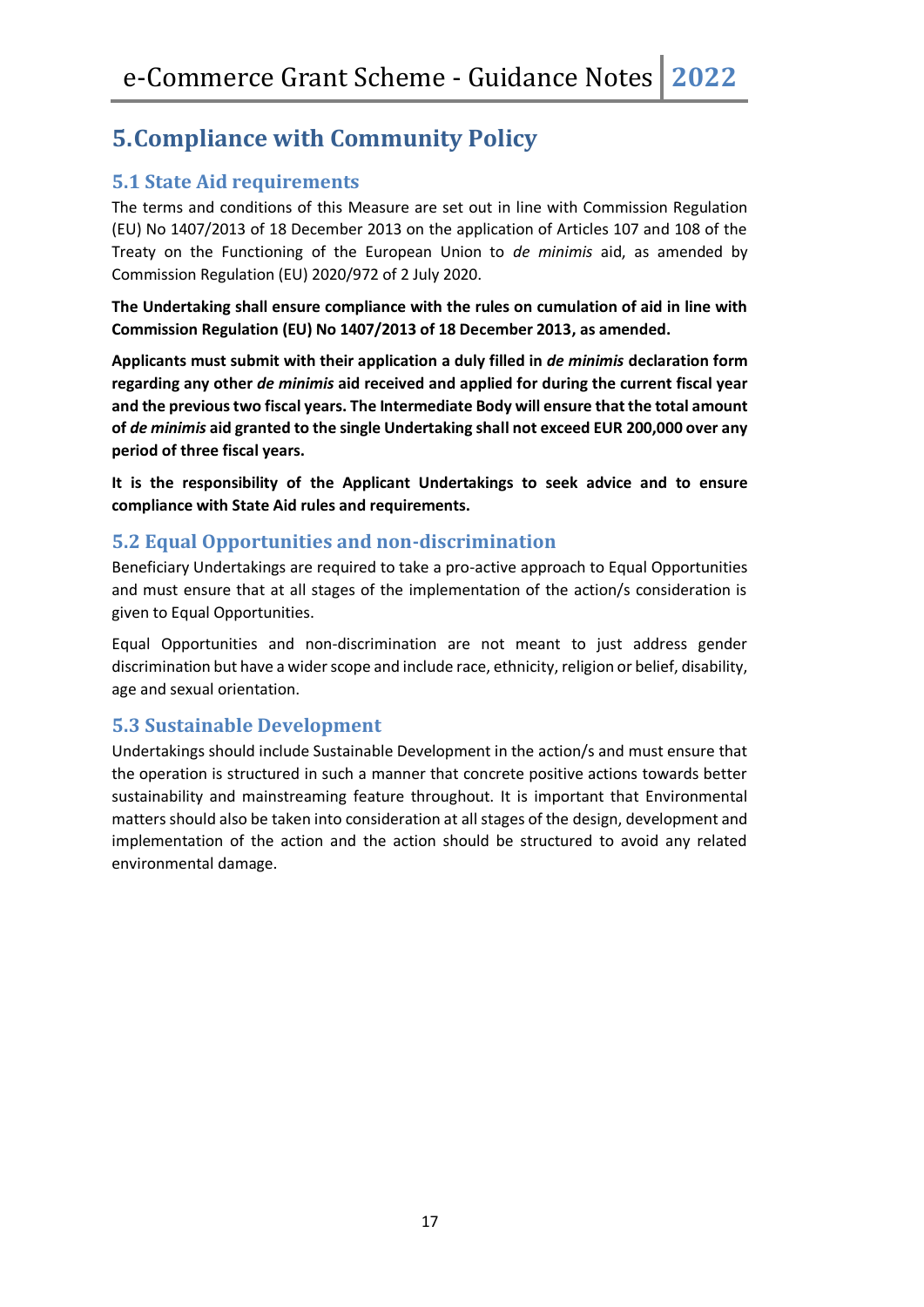## **6. Assessment and Selection**

The Assessment and Selection of operations shall be undertaken by a Project Selection Committee.

Applications will be assessed against the Gateway (eligibility) and Selection Criteria by the Project Selection Committee.

Applications will proceed to be assessed against the Selection Criteria only if the application meets all the requirements of the Gateway (eligibility) Criteria.

Applications attaining at least 50% of the total score or higher under the Selection Criteria shall be approved for funding subject to the budget availability under the respective call.

#### **6.1 Gateway Criteria**

The Gateway Criteria are the minimum requirements which must be met in order that any application may be considered for assessment and appraisal for selection for funding support. These will be used at the first stage once an application is submitted. This stage will involve an assessment and a Due Diligence process to establish that these minimum requirements are met, namely:

- 1. **Complete application form:** an Undertaking must present a fully compiled application form together with all the requested supporting documentation.
- 2. **Eligible Undertaking:** the Undertaking is an eligible Undertaking in line with these Guidance Notes.
- 3. **Eligible action:** the action for which the Applicant is asking for support is eligible and at least includes an eligible activity.
- 4. **Match Financing:** the Applicant has submitted evidence as to its capacity to match finance the operation through private sources.

#### **6.2 Selection Criteria**

Only applications that meet all the requirements of the eligibility criteria shall proceed for assessment under the selection criteria. The Project Selection Committee may at this stage request clarifications from the Applicant. As part of the assessment and appraisal process a score is awarded for each Selection Criteria. Applications scoring at least 50% of the total score under the Selection Criteria shall be approved for funding, on a first-come-first served basis subject to budget availability under the respective call.

The total maximum score under the Selection Criteria is 120. All the eligible applications will be assessed and evaluated against the Selection criteria outlined hereunder.

- Extent of need for support
- Excellence
- Impact and Sustainability
- Quality and efficiency of implementation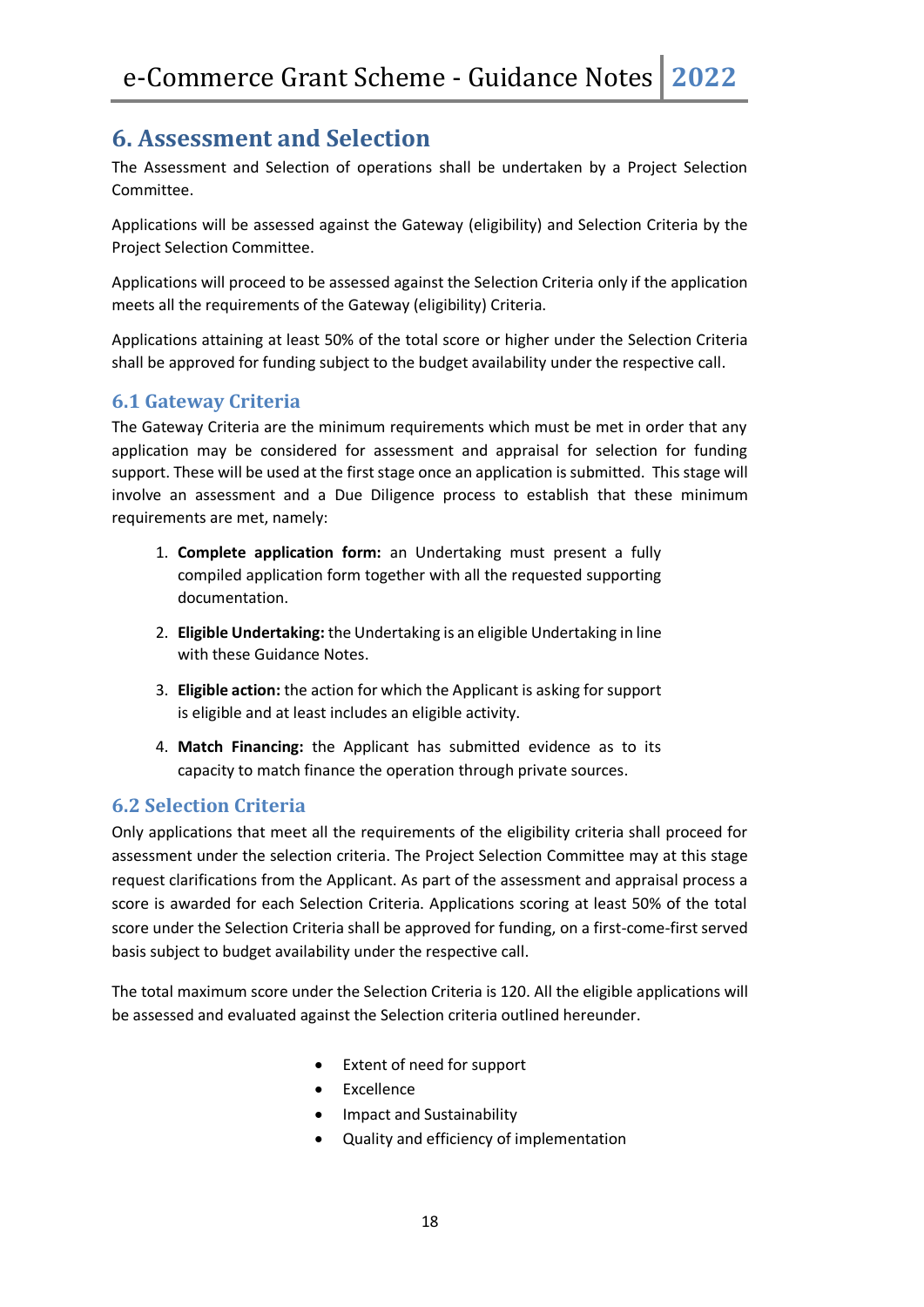| <b>Criteria</b>                      | <b>Definition</b>                                                                                                                                                                                                                                                                                                                                                                                                                                                                                                                                                                                                                                                                                                                                                                                                                                                                                                                                                                                                                                                                                                                                                                                                                                                                                                                                                                                                                                | <b>Score</b> |
|--------------------------------------|--------------------------------------------------------------------------------------------------------------------------------------------------------------------------------------------------------------------------------------------------------------------------------------------------------------------------------------------------------------------------------------------------------------------------------------------------------------------------------------------------------------------------------------------------------------------------------------------------------------------------------------------------------------------------------------------------------------------------------------------------------------------------------------------------------------------------------------------------------------------------------------------------------------------------------------------------------------------------------------------------------------------------------------------------------------------------------------------------------------------------------------------------------------------------------------------------------------------------------------------------------------------------------------------------------------------------------------------------------------------------------------------------------------------------------------------------|--------------|
| <b>Extent of need</b><br>for support | Size of Undertaking $-5$<br>The need for support will be determined on the size of the Undertaking,<br>and the composition of the enterprise. The smaller the Undertaking the<br>higher the score. Undertakings composed from one single autonomous<br>enterprise will score higher than Undertakings that have a number of<br>linked or partner enterprises.<br>Age of Undertaking $-5$<br>The need for support will be determined on the age of the Undertaking.<br>The younger the Undertaking the higher the score.<br>Undertaking Online Presence $-5$<br>The need for support will be determined on the extent of online<br>presence of the Undertaking. Undertakings that have limited or no<br>online presence (do not have their own website) will score higher.                                                                                                                                                                                                                                                                                                                                                                                                                                                                                                                                                                                                                                                                        | 15           |
| <b>Excellence</b>                    | Action is Holistic in Nature - 10<br>Actions need to be holistic in nature through the integration of the<br>different activities to be undertaken through the operation and other<br>complimentary activities.<br>Action seeks to maximise the potential of e-commerce $-10$<br>The evaluation will assess the extent that the action seeks to maximise<br>the potential of e-commerce. The state of preparedness of the<br>Undertaking to integrate e-commerce in its business model will be taken<br>into consideration. Moreover, the action will be assessed to determine<br>the extent of online presence the Applicant is seeking to attain, a strong<br>online presence through both an e-commerce website and a mobile<br>application, and the extent that as a result of the action the different<br>establishments within the Undertaking will be enabled to conduct sales<br>online. Actions targeting also the international market will score higher.<br>Action is ambitious and addressing an identified gap in the specific<br>$sector - 10$<br>The evaluation will assess whether the action is addressing an identified<br>gap for the specific sector. Actions addressing sectors with limited e-<br>commerce presence will score higher. Actions that will be placing on the<br>online market novel products or services will score higher. In this regard,<br>the more ambitious the proposed action, the higher the score. | 30           |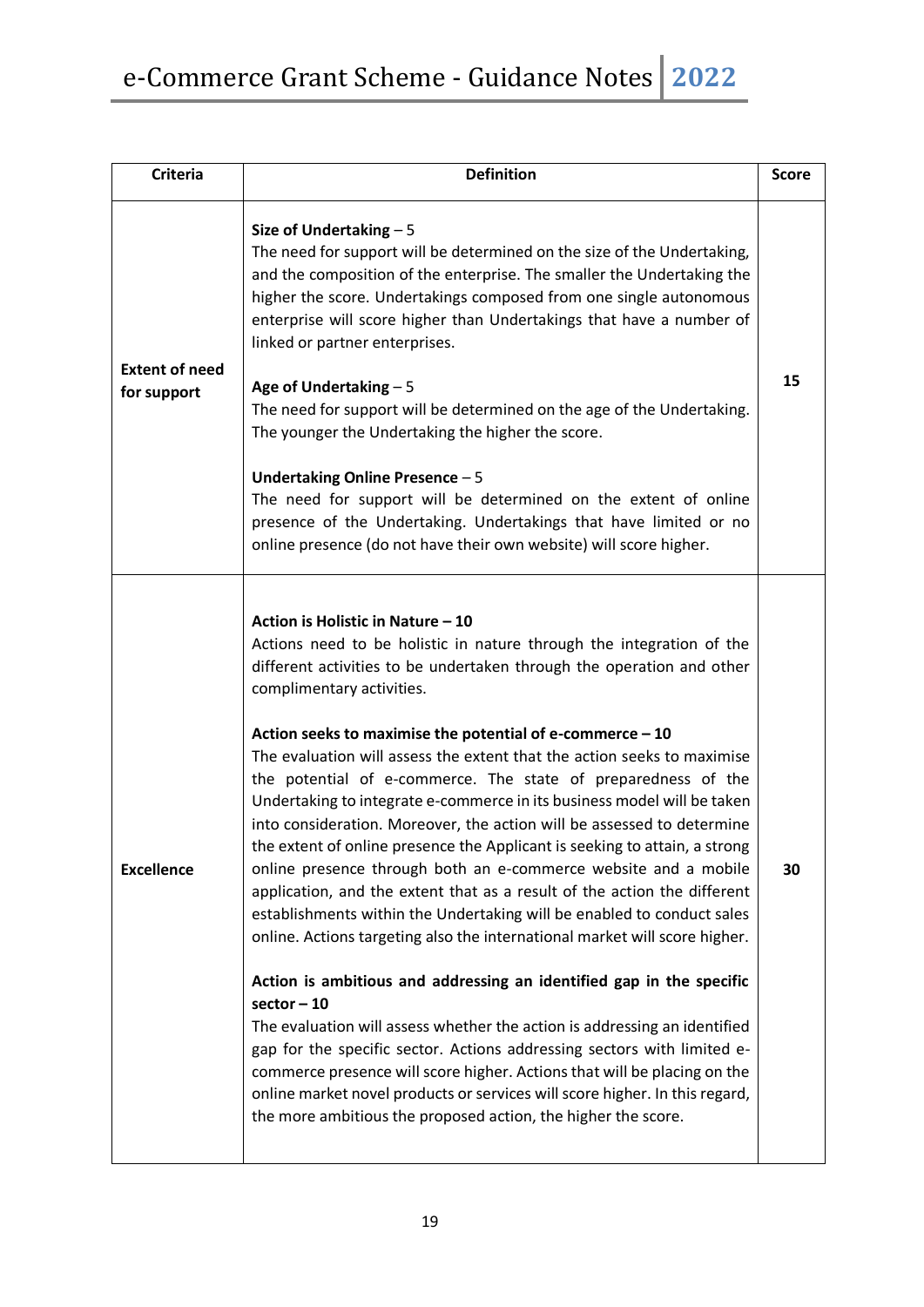| Impact and<br><b>Sustainability</b>                   | Impact in relation to the Applicant's future growth and sustainable<br>economic viability leading to market resilience - 10<br>The application will be evaluated in terms of the operation's impact vis-<br>à-vis the future potential business growth of the Applicant and the<br>potential to increase turnover of the enterprise and the potential to<br>reach new markets and increase in market share.<br>Impact on employment $-10$<br>The application will be evaluated in relation to the operation's potential<br>to ensure job retention and potential new employment.<br>Impact on improvements in the Undertaking's business model - 10<br>The application will be evaluated in terms of the operation's impact on<br>the Undertaking leading it to adopt a stronger and more resilient<br>business model.<br>Impact in relation to National Policies and Strategies linked to the<br><b>Operational Programme - 10</b><br>The application will be assessed in relation to potential impact on<br>National Policies and Strategies linked to the operational programme.<br>Effective integration of the Operational Programme's horizontal<br>priorities: Environmental Sustainability, Equal Opportunities - 10<br>The application will be assessed in relation to the effective integration of<br>the OP's horizontal priorities being Environmental Sustainability and<br>Equal Opportunities. | 50 |
|-------------------------------------------------------|---------------------------------------------------------------------------------------------------------------------------------------------------------------------------------------------------------------------------------------------------------------------------------------------------------------------------------------------------------------------------------------------------------------------------------------------------------------------------------------------------------------------------------------------------------------------------------------------------------------------------------------------------------------------------------------------------------------------------------------------------------------------------------------------------------------------------------------------------------------------------------------------------------------------------------------------------------------------------------------------------------------------------------------------------------------------------------------------------------------------------------------------------------------------------------------------------------------------------------------------------------------------------------------------------------------------------------------------------------------------------------------------------------------|----|
| <b>Quality and</b><br>efficiency of<br>implementation | Level of Management and Control Systems in place - 5<br>The evaluation will be assessing the operation's quality and efficiency of<br>implementation, the level of Management and Control Systems in place,<br>and the extent of quality standards adopted by the Undertaking.<br>Level of private match financing and additional investment addressing<br>complementary actions $-5$<br>The proposed action will be assessed against the Undertaking's level of<br>additional match financing and the potential to inject further investment<br>to address complementary actions.<br>Level of capacity and allocation of resources towards the operation - 5<br>The evaluation will be assessing the allocation of resources towards the<br>operation to ensure its successful implementation and sustainability.<br>Coherence and Clarity of work plan - 10<br>The evaluation will be assessing the operation's work plan and strategy.<br>High scores will be given to those actions that show high levels of quality,<br>coherence and clearly identify and address potential risks.                                                                                                                                                                                                                                                                                                                      | 25 |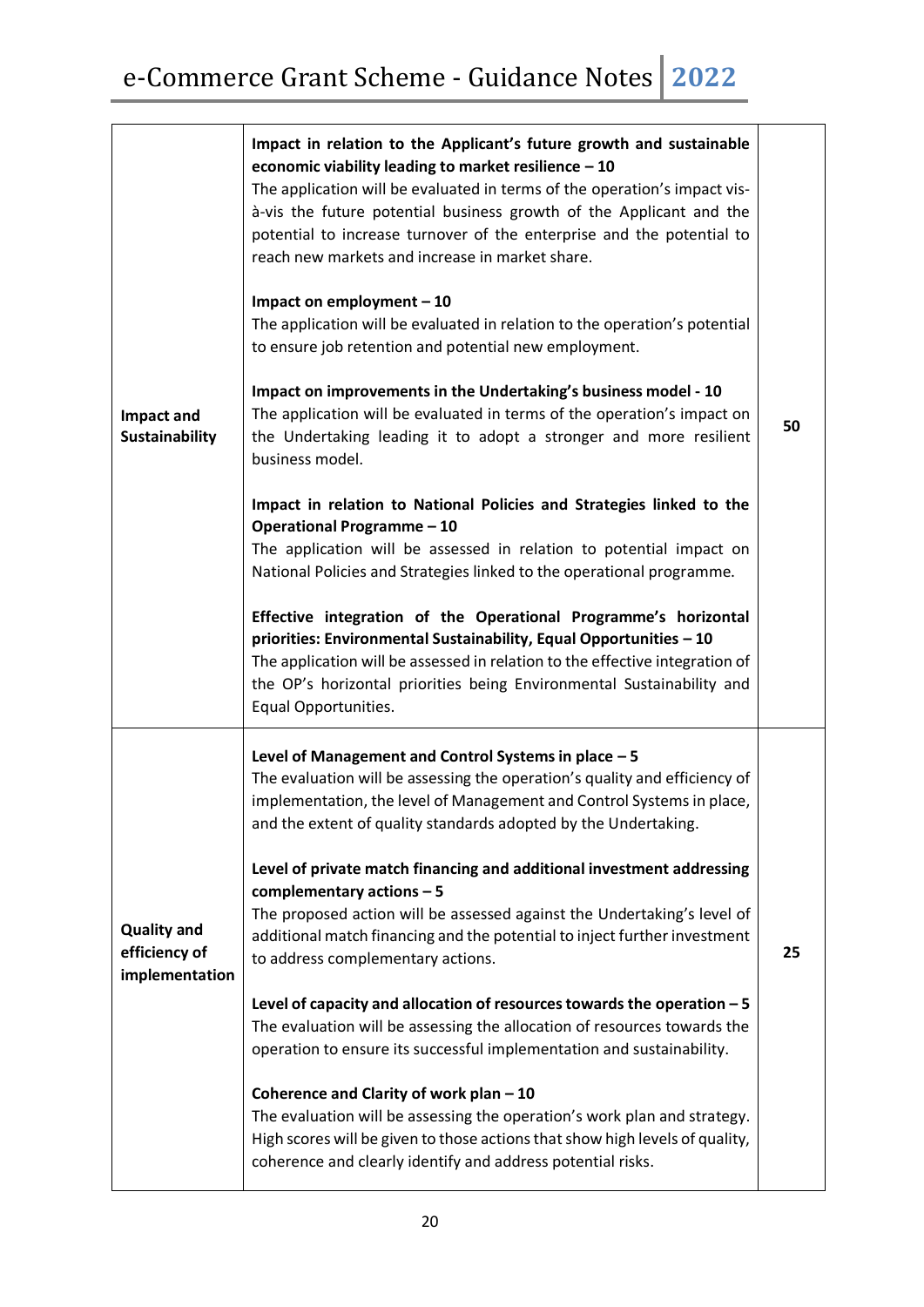#### **6.3 Unsuccessful Applications**

Unsuccessful applicants will be informed in writing by the IB.

#### **6.4 Appeals**

An independent Appeals Board shall be appointed to assess representations submitted by unselected applicants. Applicants whose application was not selected may submit motivated representations within 10 working days from the date of notification by the IB.

The Appeals Board shall review and re-assess the application and shall notify the Applicant of its decision. The decision of the Appeals Board shall be final.

#### **6.5 Acceptance Letter**

The IB shall issue a funding acceptance letter to selected applicants. The funding acceptance letter shall include any conditions as outlined by the Project Selection Committee. It should be noted that a positive decision at this stage is not a guarantee of funding. All the conditions set-out in the funding acceptance letter would need to be discharged before the Grant Agreement can be signed.

#### **6.6 Grant Agreement**

The Intermediate Body shall appoint a contact person from within it to liaise with the Beneficiary with a view to conclude the Grant Agreement. The Grant Agreement (GA) is the formal agreement between the Intermediate Body and the Applicant. The GA is the legally binding document and sets out the terms of the Grant. The IB will work through the terms and any conditions which must be discharged prior to entering into the GA with the Applicant. When the IB is satisfied that any conditions have been discharged, it will issue the GA and it will submit two unsigned copies to the Applicant. The Applicant will, by the indicated timeframe, sign and return both copies for counter-signature by the IB and one copy will be sent back to the Applicant.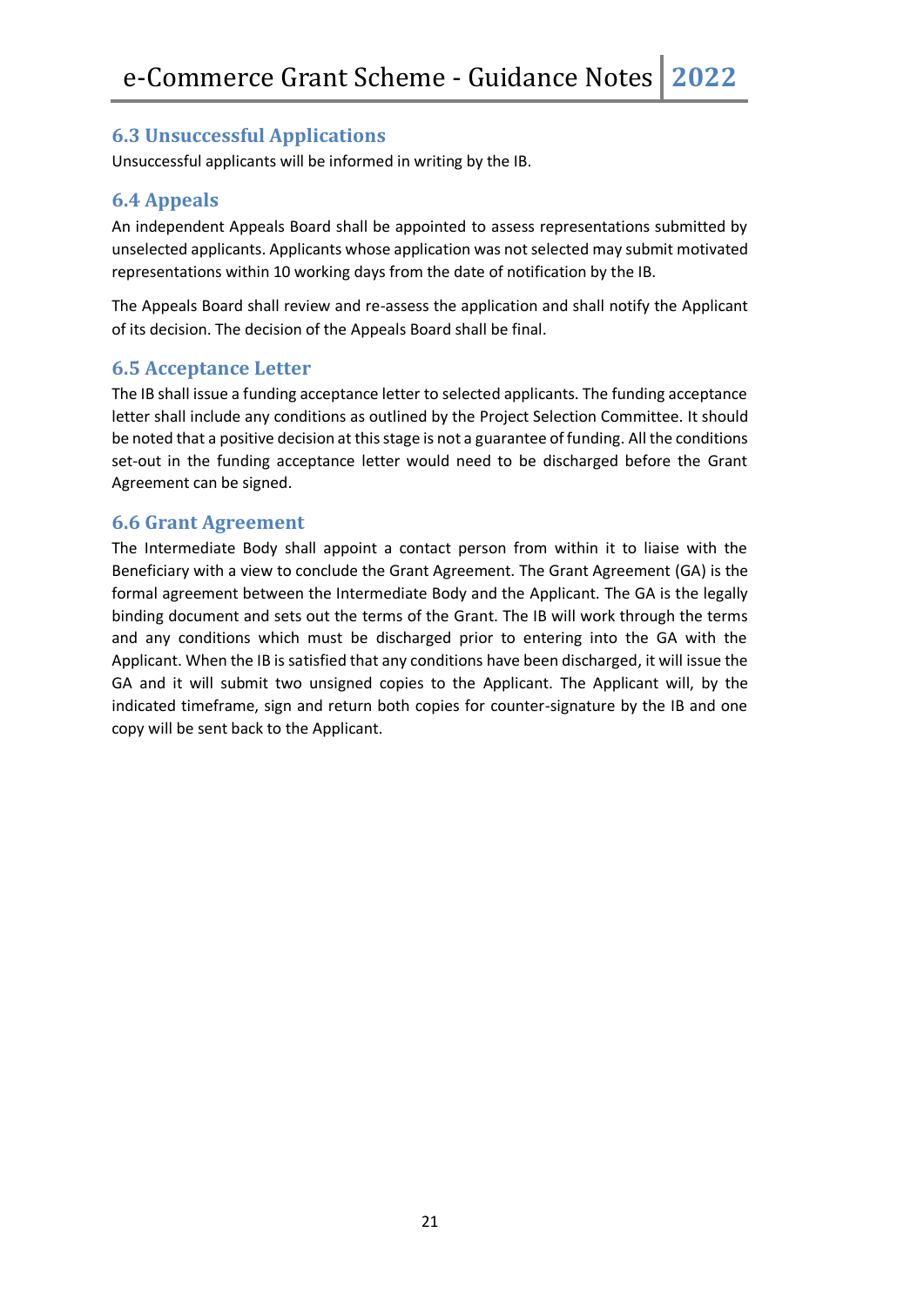# **7. Monitoring and Reporting**

This section outlines in brief the reporting requirements and the reimbursement process and should be read in conjunction with the Implementation Guidelines issued by the IB together with this document.

#### **7.1 Reporting**

A periodical 'Progress Report' is to be submitted in line with the indicated schedule:

| <b>Period Covered</b> | <b>Submission Deadline</b> |
|-----------------------|----------------------------|
| 1 January – 30 June   | 31 July                    |
| 1 July - 31 December  | 31 January                 |

A 'Final Implementation Report' together with the claim for reimbursement is to be submitted following the completion of the assisted action.

The IB shall carry out on-the-spot checks (online) during and after the operation implementation timeframe.

Further information regarding the implementation of the operation is available in the Guidelines for Implementation issued by the IB.

#### **7.2 Reimbursement**

The Beneficiary Undertaking must submit a claim for reimbursement together with a Final Implementation Report, a copy of the report issued by the Service Provider, an updated VAT Compliance Certificate, Income Tax Compliance Certificate and Final Settlement of Social Security Contributions Compliance Certificate issued not earlier than one month from the date when respective claim for reimbursement is presented to IB.

The reimbursement request will only be processed when the IB is satisfied that the operation has been completed and is operational, it is in line with the GA and pertinent regulations, rules and guidelines, following rigorous monitoring and checks. Where IB deems necessary, the Beneficiary may be requested to present expert reports to substantiate the claim.

Furthermore, the claim will be supported by a statement which must be signed and certified by a Certified Auditor, specifying that:

- i. The expenditure claimed was actually incurred by the Undertaking and was not reimbursed or may be recoverable through other sources;
- ii. The expenditure satisfies the conditions that are outlined in the Grant Agreement;
- iii. The output (investment) is in place and set in operation within the duration of the operation period being the timelines outlined in the Grant Agreement;
- iv. The Beneficiary has ensured that any rules governing accumulation of aid have been respected.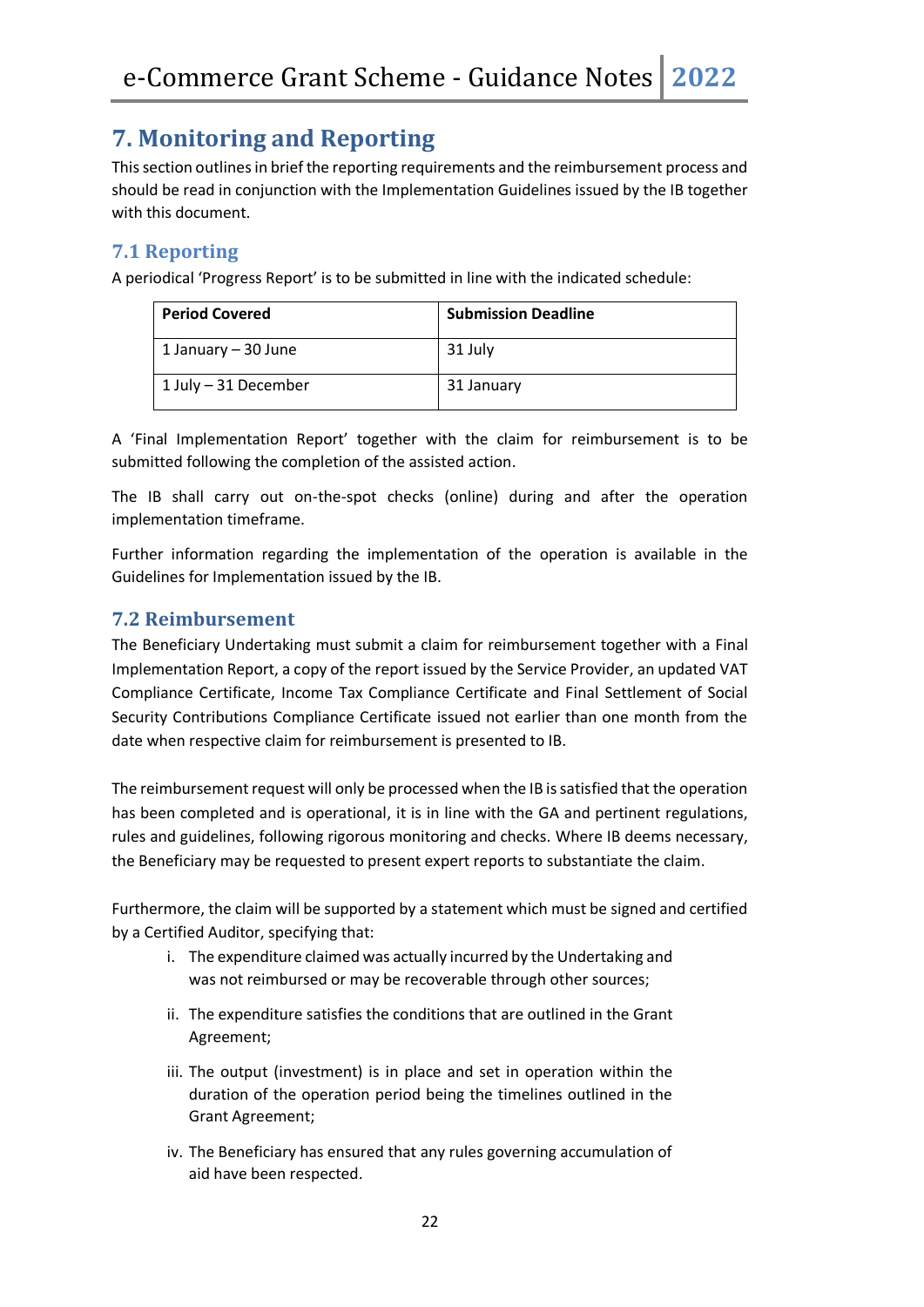Beneficiaries are to consult the Guidelines for Implementation which provides further detailed information in this regard.

**It is the responsibility of the beneficiary to ensure that reimbursement requests, including all the required supporting documentation, are submitted to the Intermediate Body by not later than 30 September 2023, or on a later date as confirmed by the IB.**

#### **7.3 Retention of Documentation**

The Beneficiary has the obligation to retain all related documents for control and audit purposes, for 10 years following the completion of the operation. The Beneficiary must also co-operate with the IB and other monitoring and audit bodies entrusted with such functions with respect to the granting of aid under this scheme, for the duration of 10 years in light of audits and other controls.

Further information related to the retention of documentation is available in the Guidelines for Implementation.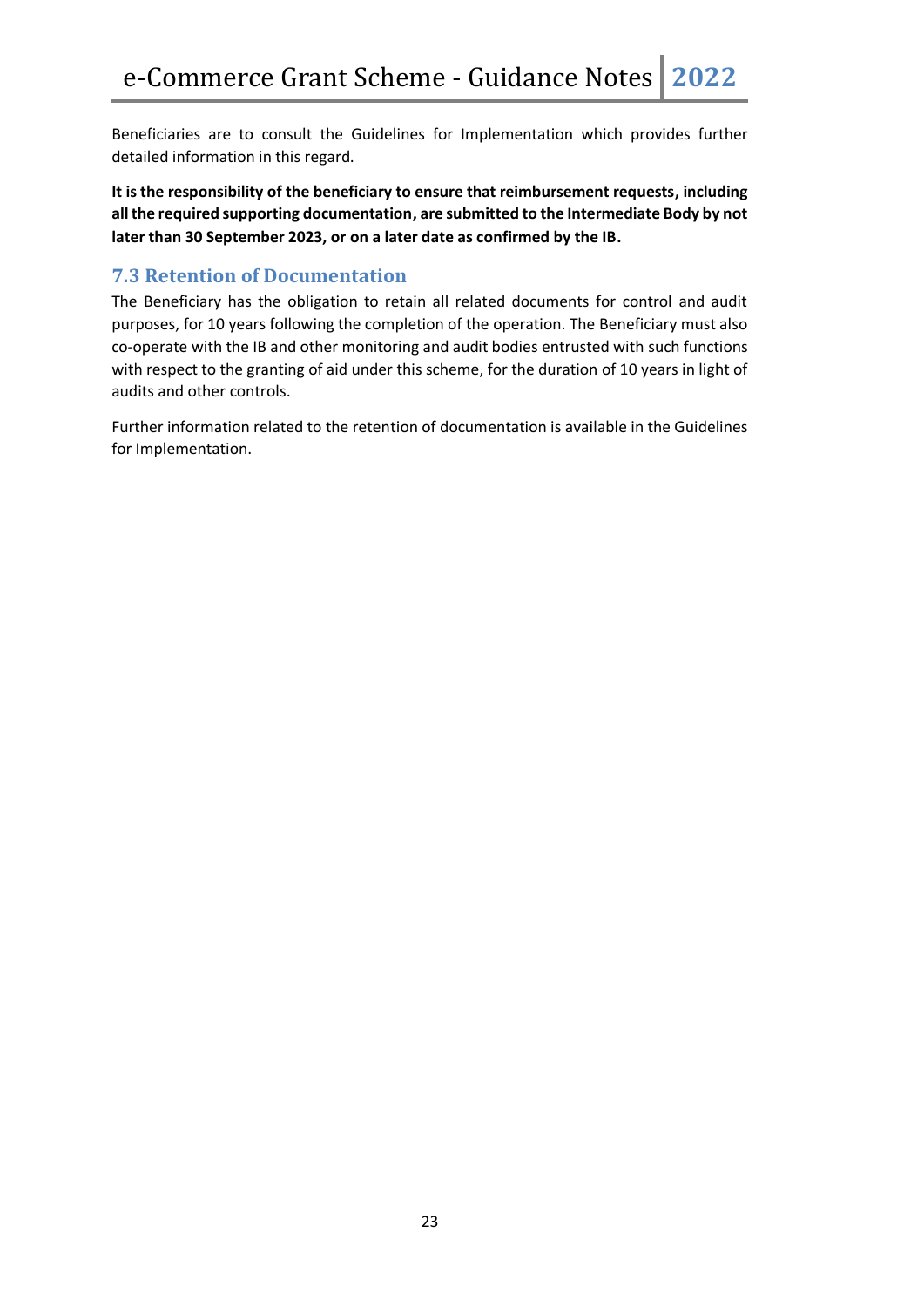## **8. Publicity**

Beneficiary Undertakings are responsible for ensuring proper visibility of interventions assisted through this Grant Scheme, part-financed by the European Union through the European Regional Development Fund under Operational Programme I 2014 – 2020.

All communication and publicity measures must acknowledge support from the European Union and the respective Fund in line with Article 2.2 of Annex XII of Regulation (EU) No. 1303/2013, and Articles 3-5 of Commission Implementing Regulation (EU) No. 821/2014.

Visibility measures should be proportionate and reflect the scale of assistance and the nature of the operation.

Beneficiaries are to seek the guidance of the IB prior to embarking on publicity and visibility actions. Failure to fully comply with the visibility and publicity requirements will result in financial corrections and loss of funds. The beneficiary is responsible to keep evidence of compliance such as copies of printed documentation, photographic evidence of participation at fairs, and of commemorative plaques and posters affixed throughout the implementation of the operation.

Further information related to publicity is available in the Guidelines for Implementation.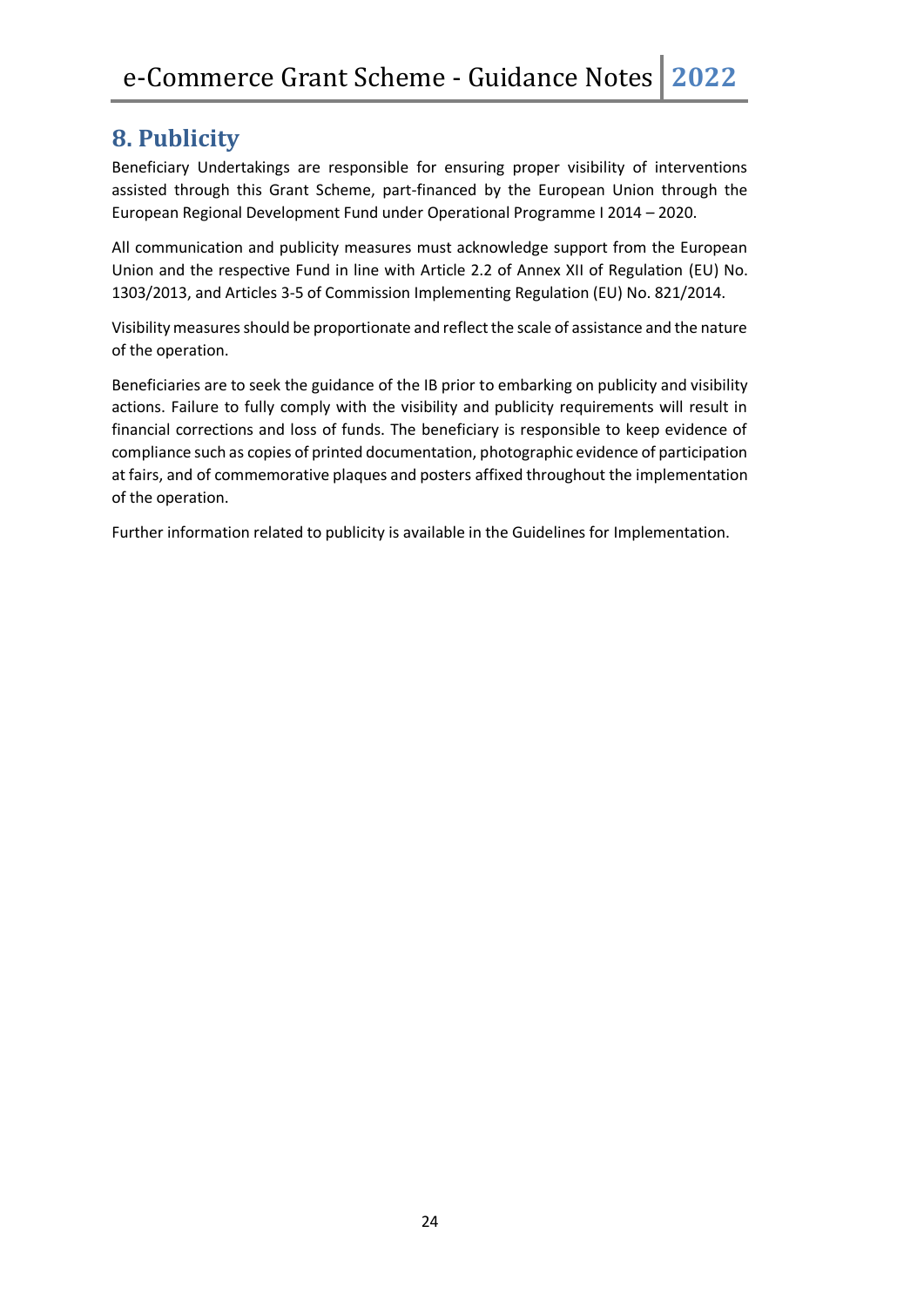## **9. Data Protection**

Data and information collected and held by the IB in relation to the financed action will be transferred to the MA and may also be transferred to official third parties in order to fulfil the IB's functions, in line with Community obligations according to law and in line with the provisions of Regulation (EU) 2016/679 of the European Parliament and of the Council of 27 April 2016 on the protection of natural persons with regard to the processing of personal data and on the free movement of such data, and repealing Directive 95/46/EC (General Data Protection Regulation) and any amendments thereof.

Information and any data provided by the potential beneficiaries and beneficiary will be used for the sole purpose for which they are intended, that is, (i) verification procedures; and (ii) evaluation and monitoring purposes in line with Regulation (EU) 1303/2013. The data will not be used for any other means or for any other purpose that is incompatible with that for which the data is being collected.

In applying for assistance under this scheme, applicants will be giving authorisation to the IB to make enquiries and to carry out the necessary checks with the competent Authorities and Organisations to verify any information submitted in relation to the application.

Beneficiary Undertakings should ensure that they disclose factual and accurate data to the IB. The Beneficiary Undertaking has the right to access all the data relating to the grant issued in its name and may request the rectification of any incorrect data.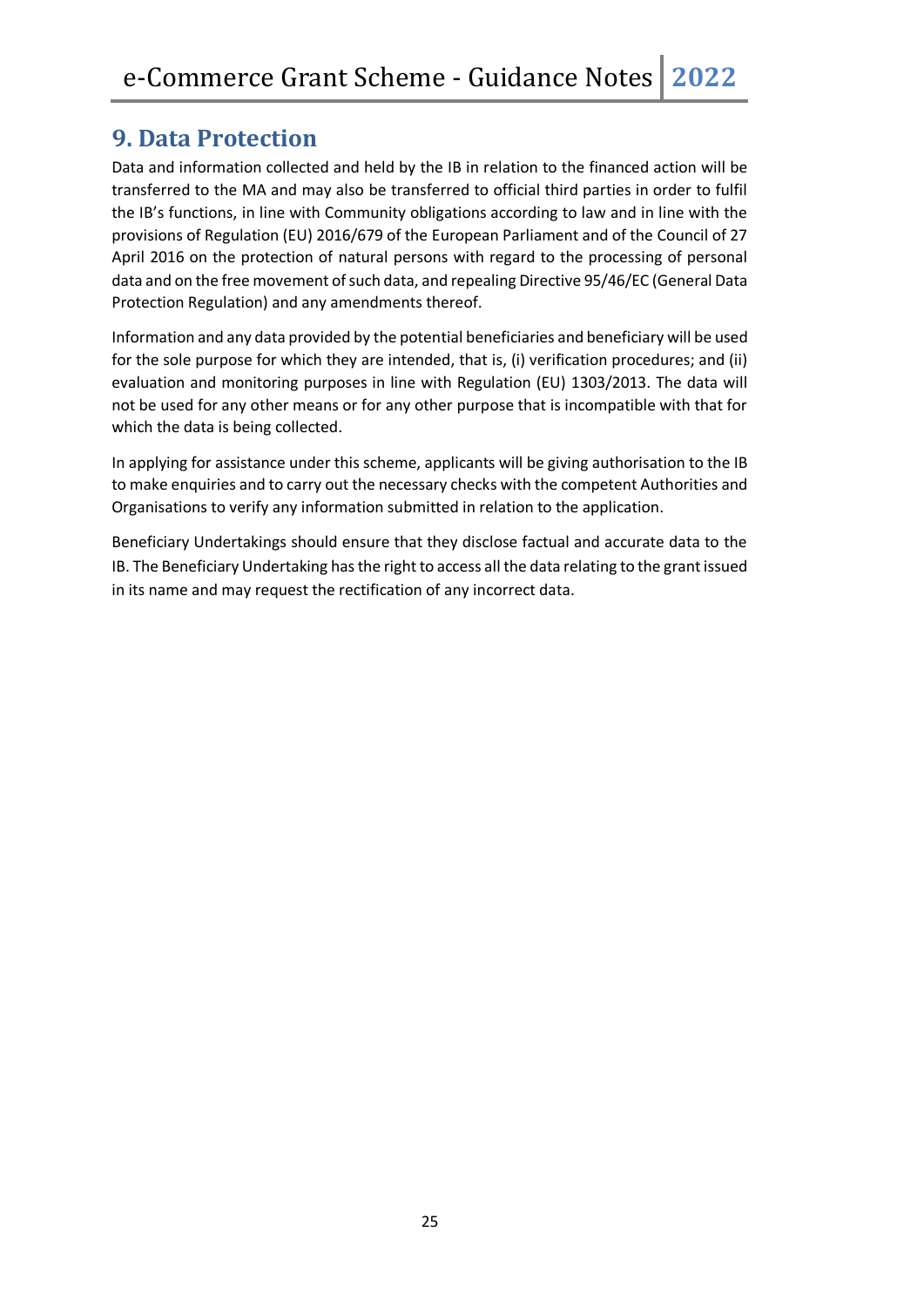## **10. Contact Details**

For more information regarding the Business Enhance ERDF Grant Schemes, kindly contact the Measures and Support Division.

| Address:          | <b>Measures and Support Division</b> |
|-------------------|--------------------------------------|
|                   | Pjazza San Kalcidonju                |
|                   | Floriana FRN1530                     |
| Telephone Number: | 22957110                             |
| Email:            | msd.eufunds@gov.mt                   |
| Website:          | www.businessenhance.gov.mt or        |
|                   | www.eufunds.gov.mt                   |